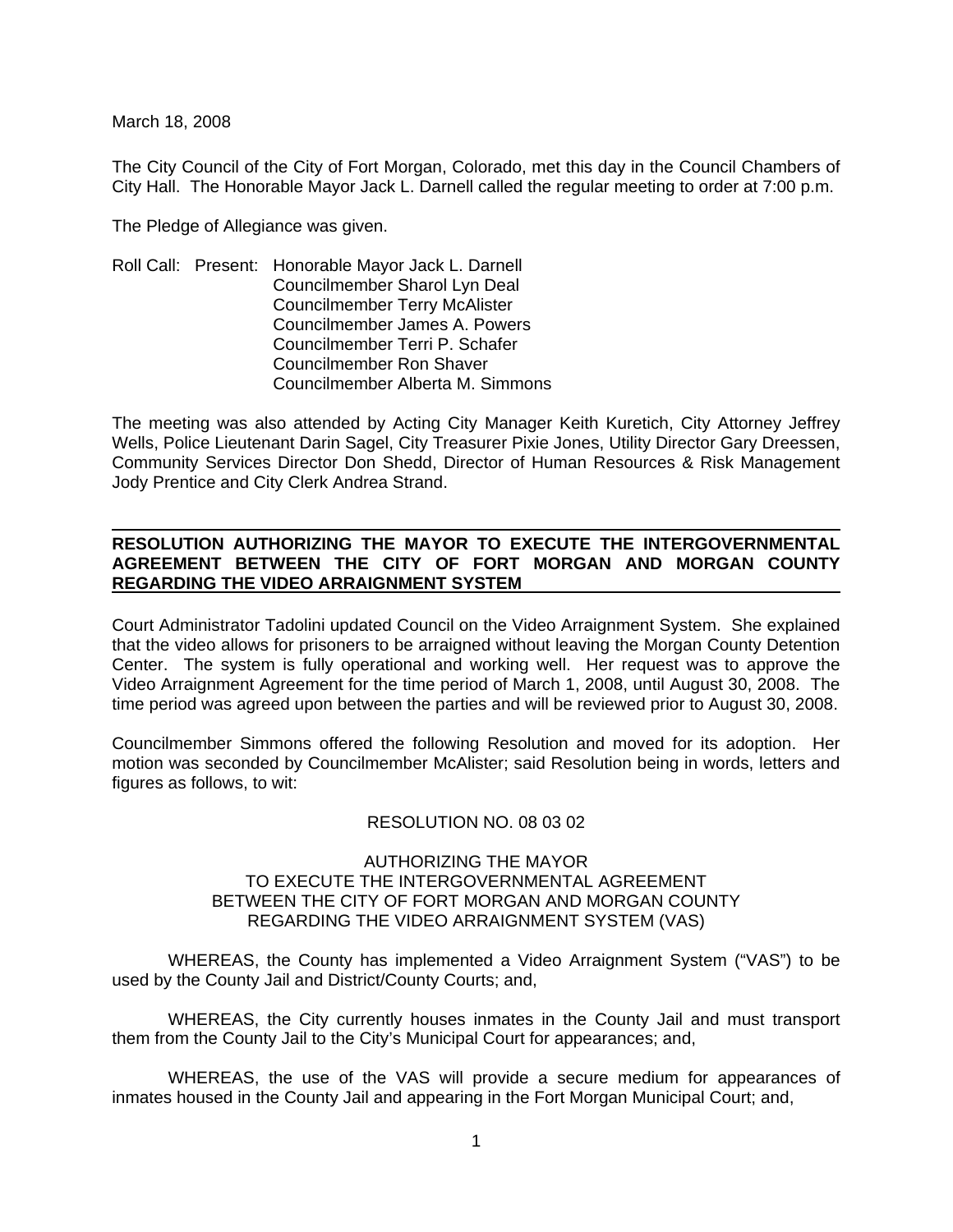WHEREAS, the City has purchased equipment and constructed a connection to the County's VAS; and

WHEREAS, the City and the County have agreed to the terms as set forth in the Video Arraignment Agreement attached hereto and incorporated herein by this reference.

NOW, THEREFORE, BE IT RESOLVED BY THE CITY COUNCIL OF THE CITY OF FORT MORGAN, COLORADO:

SEC. 1: The Mayor is hereby authorized to execute the VIDEO ARRAIGNMENT AGREEMENT, in the form attached hereto and incorporated herein by this reference.

INTRODUCED, PASSED, APPROVED AND ADOPTED this 18<sup>th</sup> day of March, 2008, the vote upon roll call being as follows:

Ayes: Mayor Darnell; Councilmembers Deal, McAlister, Powers, Schafer, Shaver and Simmons

Nays: None.

Absent /Abstain: None.

## THE CITY COUNCIL OF THE CITY OF FORT MORGAN, COLORADO

[ SEAL ]

BY: */s/ Jack L. Darnell, Mayor* 

ATTEST:

*/s/ Andrea Strand, City Clerk* 

STATE OF COLORADO ) COUNTY OF MORGAN ) ss. CERTIFICATE CITY OF FORT MORGAN )

 I, Andrea Strand, City Clerk of the City of Fort Morgan, Colorado, do hereby certify that the above and foregoing Resolution is a true, perfect and complete copy of the Resolution adopted by the City Council and is identical to the original thereof appearing in the official records of the City of Fort Morgan, Colorado, and that the same has not been, since its adoption, in any respect, rescinded or amended.

 IN TESTIMONY WHEREOF, I have hereunto set my hand and affixed the seal of the City of Fort Morgan this  $19<sup>th</sup>$  day of March, 2008.

*/s/ Andrea Strand, City Clerk*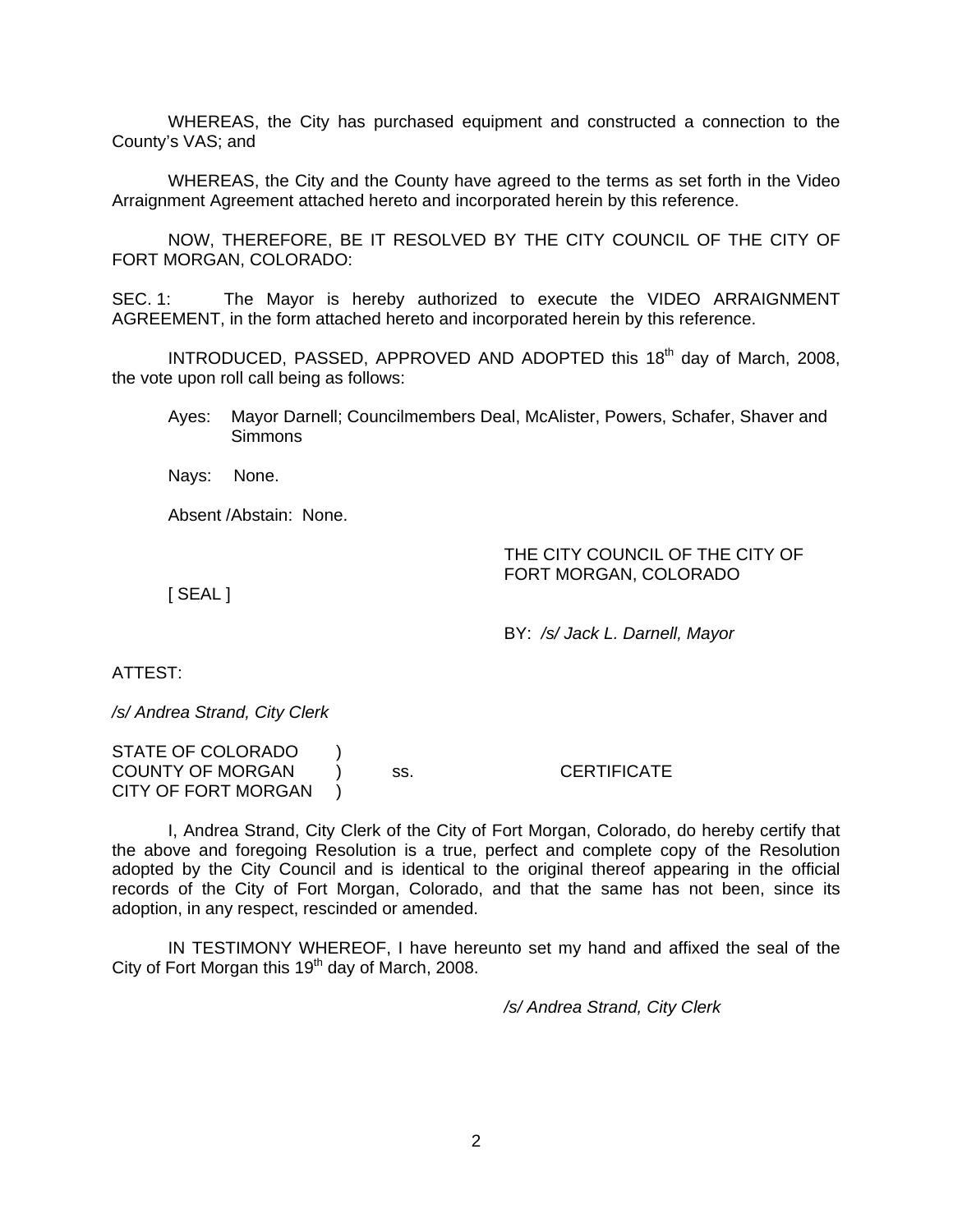## **RESOLUTION AUTHORIZING THE MAYOR AND THE CITY ATTORNEY TO EXECUTE THE SETTLEMENT AGREEMENT REGARDING DAIRY FARMERS OF AMERICA**

.

Attorney Wells explained the violation that occurred which was caused by the valve becoming stuck during the cold weather which caused Dairy Farmers of America to exceed their waste limits. Because the reason for the violation was now understood and accepted, the show cause hearing will be vacated and a Settlement Agreement has been drawn up. Dairy Farmers will pay the \$7,500 still owed to the City and corrective action requirements are included in the Settlement Agreement.

Director Dreessen explained that the wastewater plant has not been compromised by this violation. He also stated that Staff is looking at reviewing the permit issued to Dairy Farmers of America and they are also looking at hiring a former EPA employee who would serve as a consultant. The City has a responsibility to both enforce the permit and work with Dairy Farmers of America.

Councilmember Shaver offered a Resolution to authorize the Mayor and City Attorney to sign the Settlement Agreement regarding Dairy Farmers of America. His motion was seconded by Councilmember Schafer; said Resolution being in words, letters and figures as follows, to wit:

#### RESOLUTION NO. 08 03 03

### RESOLUTION AUTHORIZING THE MAYOR AND THE CITY ATTORNEY TO EXECUTE THE SETTLEMENT AGREEMENT REGARDING DAIRY FARMERS OF AMERICA

Whereas, Section 13-24 of the *Fort Morgan Municipal Code* (1994) authorizes the City of Fort Morgan to issue and regulate wastewater discharge/sanitary sewer permits; and,

 Whereas, Section 13-39 of the *Fort Morgan Municipal Code* (1994) sets forth the General and Specific Discharge Prohibitions; and,

 Whereas, Section 13-54 of the *Fort Morgan Municipal Code* (1994) authorizes the City to take certain action, including suspending the wastewater treatment service when such suspension is necessary, in the opinion of the City, in order to stop an actual or threatened discharge which presents or may present an imminent or substantial endangerment to the health or welfare of persons, to the environment, causes interference to the POTW or causes the City to violate any condition of its NPDES permit; and,

 Whereas, on February 8, 2008, the City issued a Notice of Viola**tion** ("Notice") to Dairy Farmers of America for their most recent violations which occurred on December 10, 2007 on their Wastewater Discharge Permit for Major Contributors, Permit No. 061506; and,

 Whereas, in an effort to resolve this matter without the need for a Show Cause Hearing, and to obtain further compliance legal counsel for DFA and the City Attorney have worked together to settle all matters through the attached Settlement Agreement.

 NOW, THEREFORE, BE IT RESOLVED BY THE COUNCIL OF THE CITY OF FORT MORGAN, COLORADO: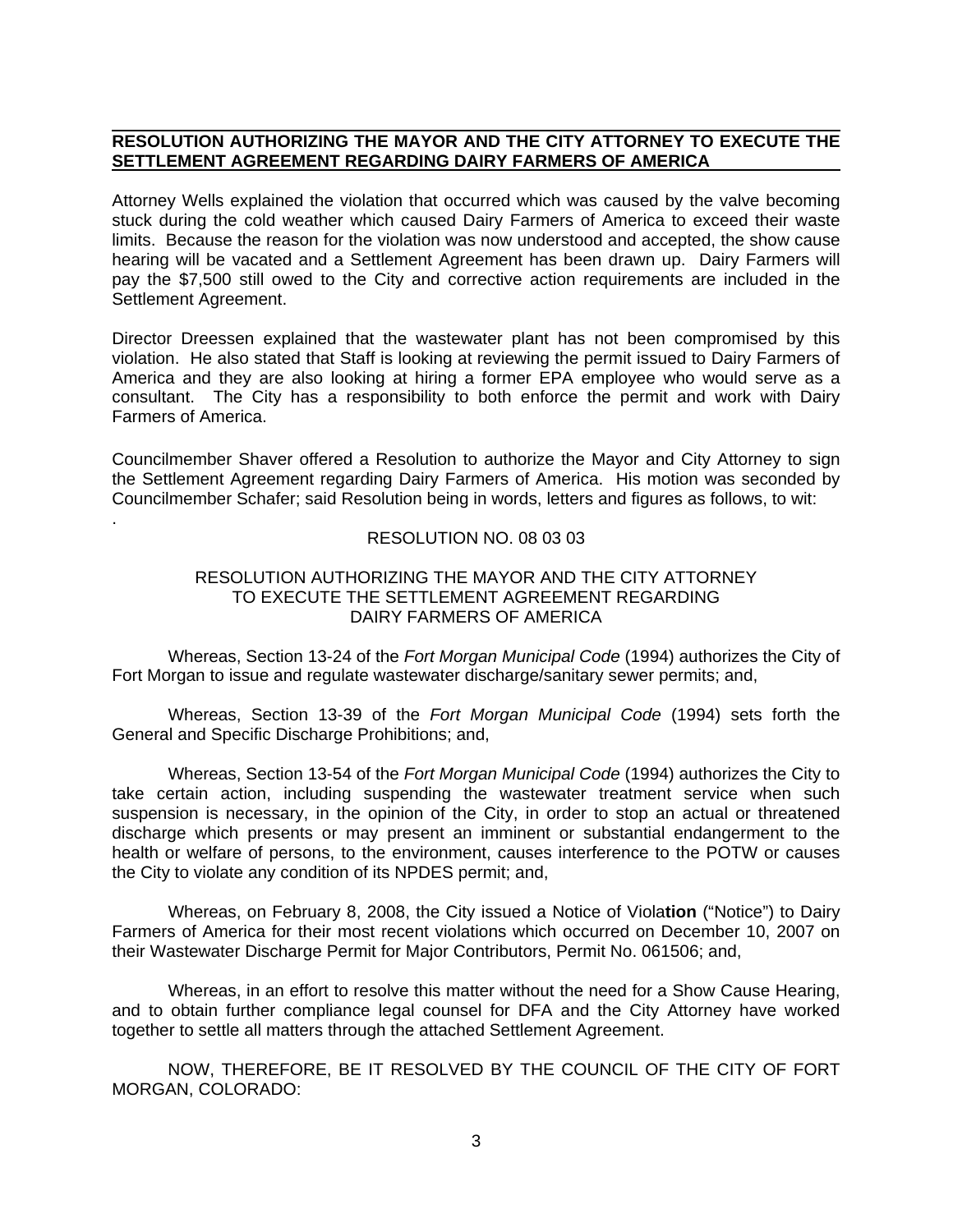1. The City of Fort Morgan, Colorado hereby authorizes Mayor Darnell and City Attorney Jeffrey A. Wells to sign the Settlement Agreement attached hereto and incorporated herein by this reference.

2. That the Show Cause Hearing be permanently vacated in this matter upon the execution of the Settlement Agreement.

PASSED, APPROVED AND ADOPTED this  $18<sup>TH</sup>$  day of March, 2008; the vote upon roll call being as follows:

Ayes: Mayor Darnell; Councilmembers Deal, McAlister, Powers, Schafer, Shaver and Simmons

Nays: None.

## THE CITY COUNCIL OF THE CITY OF FORT MORGAN, COLORADO

[ SEAL ]

BY: */s/ Jack L. Darnell, Mayor*

ATTEST:

*/s/ Andrea Strand, City Clerk* 

| STATE OF COLORADO          |     |                    |
|----------------------------|-----|--------------------|
| <b>COUNTY OF MORGAN</b>    | SS. | <b>CERTIFICATE</b> |
| <b>CITY OF FORT MORGAN</b> |     |                    |

 I, Andrea Strand, City Clerk of the City of Fort Morgan, Colorado, do hereby certify that the above and foregoing Resolution is a true, perfect and complete copy of the Resolution adopted by the Council and is identical to the original thereof appearing in the official records of the City of Fort Morgan, Colorado, and that the same has not been, since its adoption, in any respect, rescinded or amended.

 IN TESTIMONY WHEREOF, I have hereunto set my hand and affixed the seal of the City of Fort Morgan this  $19<sup>th</sup>$  day of March, 2008.

*/s/ Andrea Strand, City Clerk* 

#### **RESOLUTION AUTHORIZING THE CITY ATTORNEY TO FILE A QUIET TITLE ACTION FOR A THIRTY (30) FOOT PIECE OF PROPERTY**

City Attorney Wells described an area of land located near Barlow Road. He requested that Council authorize the City Attorney to file a quiet title action with regards to that strip of land, which is approximately thirty (30) feet wide and two-hundred-and fifty (250) feet long, and lies in vacant title. As City Attorney, he would represent the City in said action which would be filed in Morgan County District Court.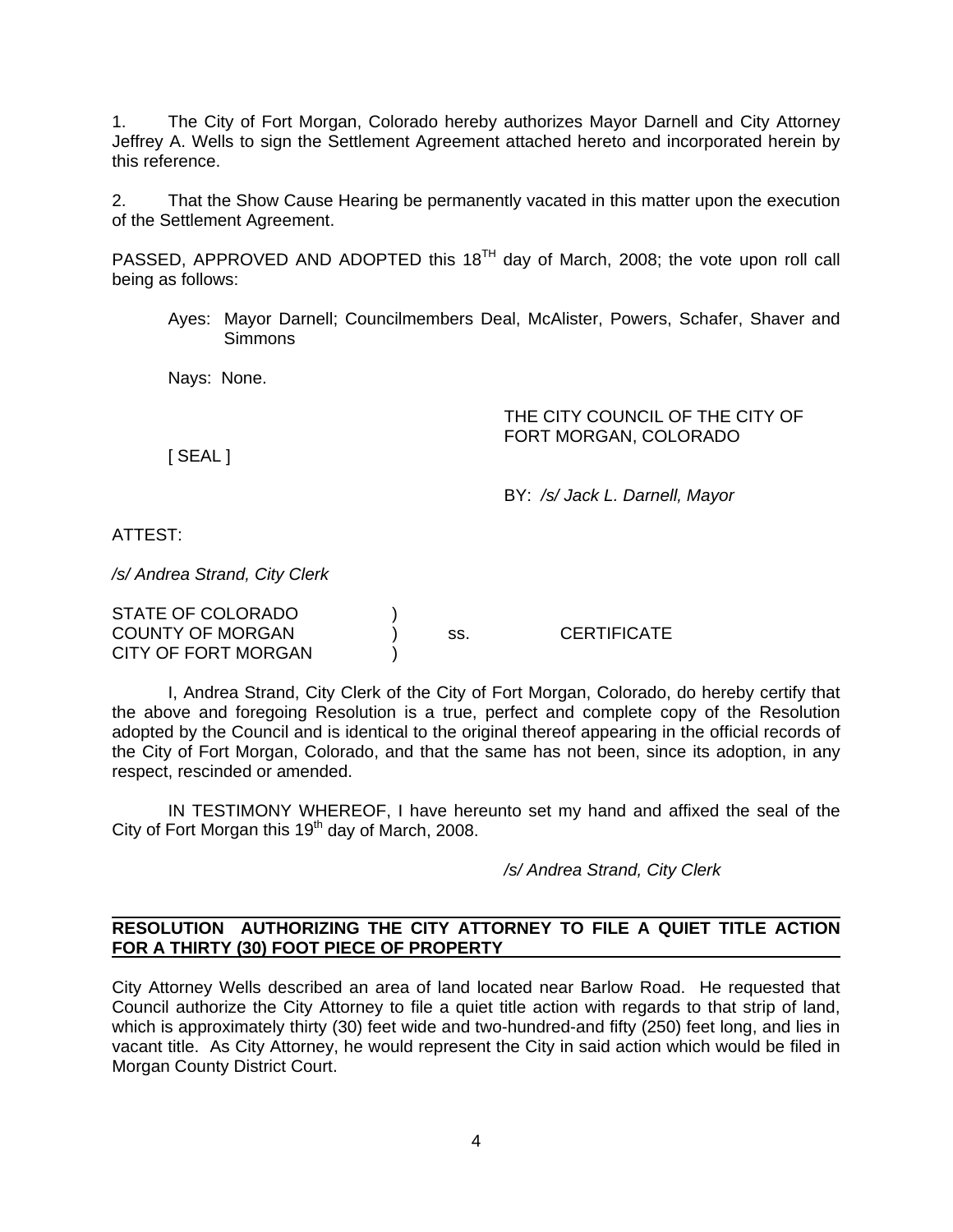Councilmember McAlister offered the following Resolution, to be redrafted adding the legal description, and moved for its adoption. His motion was seconded by Councilmember Schafer; said resolution being in words, letters and figures as follows, to-wit:

#### RESOLUTION 08 03 04

## AUTHORIZING THE CITY ATTORNEY TO FILE A QUIET TITLE ACTION FOR A THIRTY (30) FOOT PIECE OF PROPERTY

WHEREAS, Sec. 2(B), Article I, of the *Charter* provides that "[T]he City shall have power to sue and defend and plead and be impleaded in all courts and places and in all matters and proceedings"; and,

WHEREAS, Council has been informed by Staff that a strip of land approximately thirty (30) feet wide and two-hundred and fifty (250) feet long lies in vacant title near Barlow Road; and,

WHEREAS, this strip of land lying in vacant title is currently used for ingress and egress to a dedicated right-of-way and utility easement for access to City property located to the west of said strip of land; and

WHEREAS, the Council has found that the filing of a Quiet Title Action with regards to a strip of land approximately thirty (30) feet wide and two-hundred and fifty (250) feet long is in the best interest of the citizens of the City of Fort Morgan and more particularly described as follows:

A PARCEL OF LAND IN THE SOUTHEAST ¼ OF SECTION 32, TOWNSHIP 4 NORTH, RANGE 57 WEST OF THE 6TH PRINCIPAL MERIDIAN, MORGAN COUNTY, COLORADO AND BEING MORE PARTICULARLY DESCRIBED AS FOLLOWS:

COMMENCING AT THE SOUTHEAST CORNER OF SAID SECTION 32 AND CONSIDERING THE EAST LINE OF THE SOUTHEAST ¼ OF SAID SECTION 32 TO BEAR NORTH 00˚14'17" EAST WITH ALL BEARINGS HEREIN RELATIVE THERETO;

THENCE NORTH 00˚14'17" EAST ALONG SAID EAST LINE A DISTANCE OF 1236.80 FEET TO THE POINT OF BEGINNING;

THENCE SOUTH 89˚ 52'54" WEST, 252.08 FEET;

THENCE NORTH 00˚13'29" EAST, 30.00 FEET TO A POINT ON THE SOUTHWEST CORNER OF A PARCEL OF LAND FILED UNDER RECEPTION NUMBER 747173, MORGAN COUNTY;

THENCE NORTH 89˚52'58" EAST ALONG THE SOUTH LINE OF SAID PARCEL FILED UNDER RECEPTION NUMBER 747143, 252.08 FEET TO THE SOUTHEAST CORNER OF SAID PARCEL, ALSO BEING ON THE EAST LINE OF THE SOUTHEAST 1/4 OF SAID SECTION 32;

THENCE SOUTH 00˚14'17" WEST ALONG SAID EAST LINE, 30.00 FEET TO THE POINT OF BEGINNING;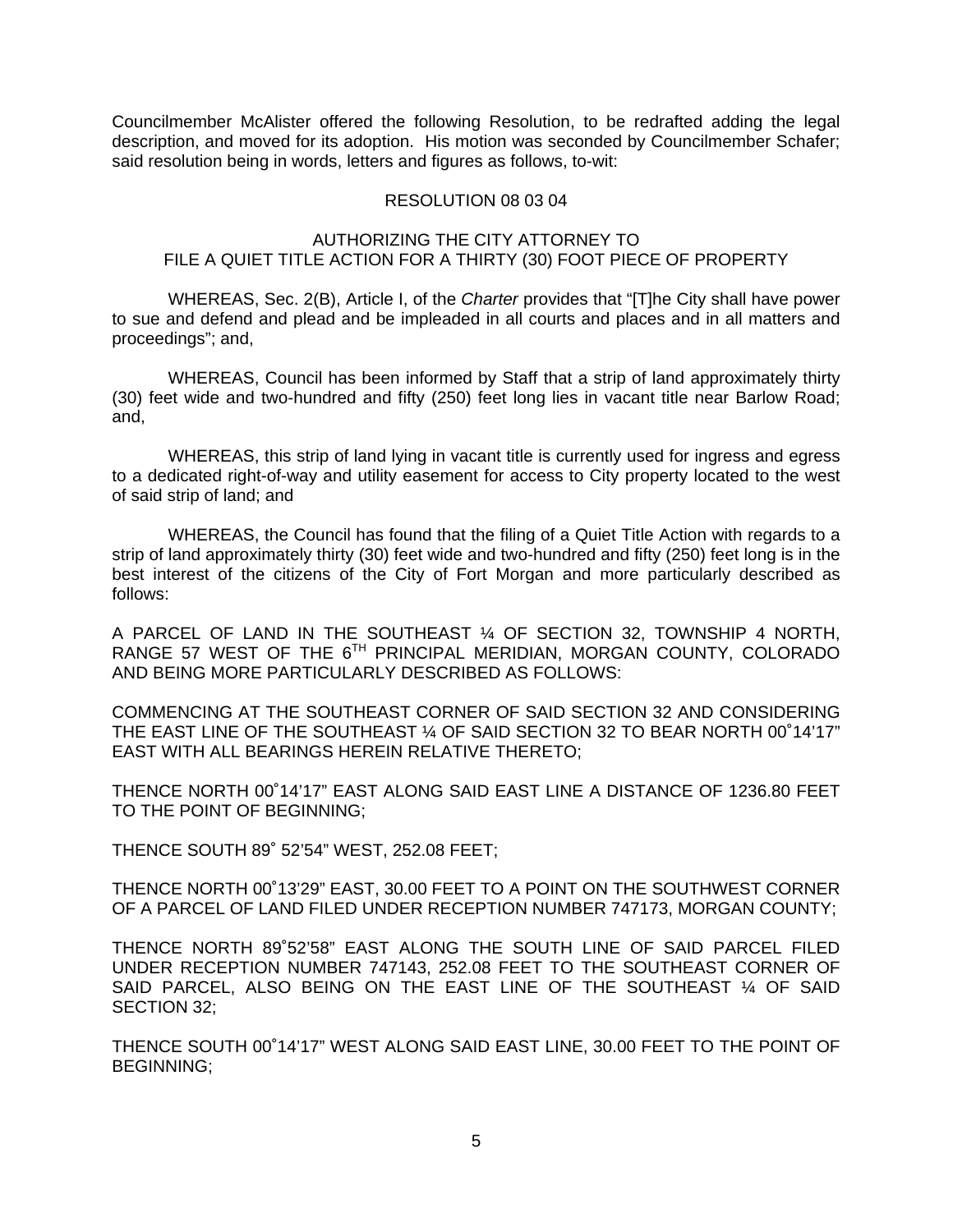THE ABOVE DESCRIBED PARCEL CONTAINS 0.174 ACRES, MORE OR LESS AND IS SUBJECT TO RECORDED EASEMENTS AND RIGHTS-OF-WAY.

NOW, THEREFORE, BE IT RESOLVED BY THE CITY COUNCIL OF THE CITY OF FORT MORGAN, COLORADO:

SEC. 1: The Council hereby authorizes the City Attorney to file a Quiet Title Action with regards to the strip of land approximately thirty (30) feet wide and two-hundred-and fifty (250) feet long which lies in vacant title near Barlow Road and represent the City in said action in the Morgan County District Court.

INTRODUCED, PASSED, APPROVED AND ADOPTED this 18<sup>TH</sup> day of March, 2008, the vote upon roll call being as follows:

Ayes: Mayor Darnell; Councilmembers Deal, McAlister, Powers, Schafer, Shaver and **Simmons** 

Nays: None.

Absent /Abstain: None.

THE CITY COUNCIL OF THE CITY OF FORT MORGAN, COLORADO

[ SEAL ]

BY: */s/ Jack L. Darnell, Mayor* 

ATTEST:

*/s/ Andrea Strand, City Clerk* 

STATE OF COLORADO ) COUNTY OF MORGAN ) ss. CERTIFICATE CITY OF FORT MORGAN

 I, Andrea Strand, City Clerk of the City of Fort Morgan, Colorado, do hereby certify that the above and foregoing Resolution is a true, perfect and complete copy of the Resolution adopted by the Council and is identical to the original thereof appearing in the official records of the City of Fort Morgan, Colorado, and that the same has not been, since its adoption, in any respect, rescinded or amended.

 IN TESTIMONY WHEREOF, I have hereunto set my hand and affixed the seal of the City of Fort Morgan this  $19<sup>th</sup>$  day of March, 2008.

*/s/ Andrea Strand, City Clerk*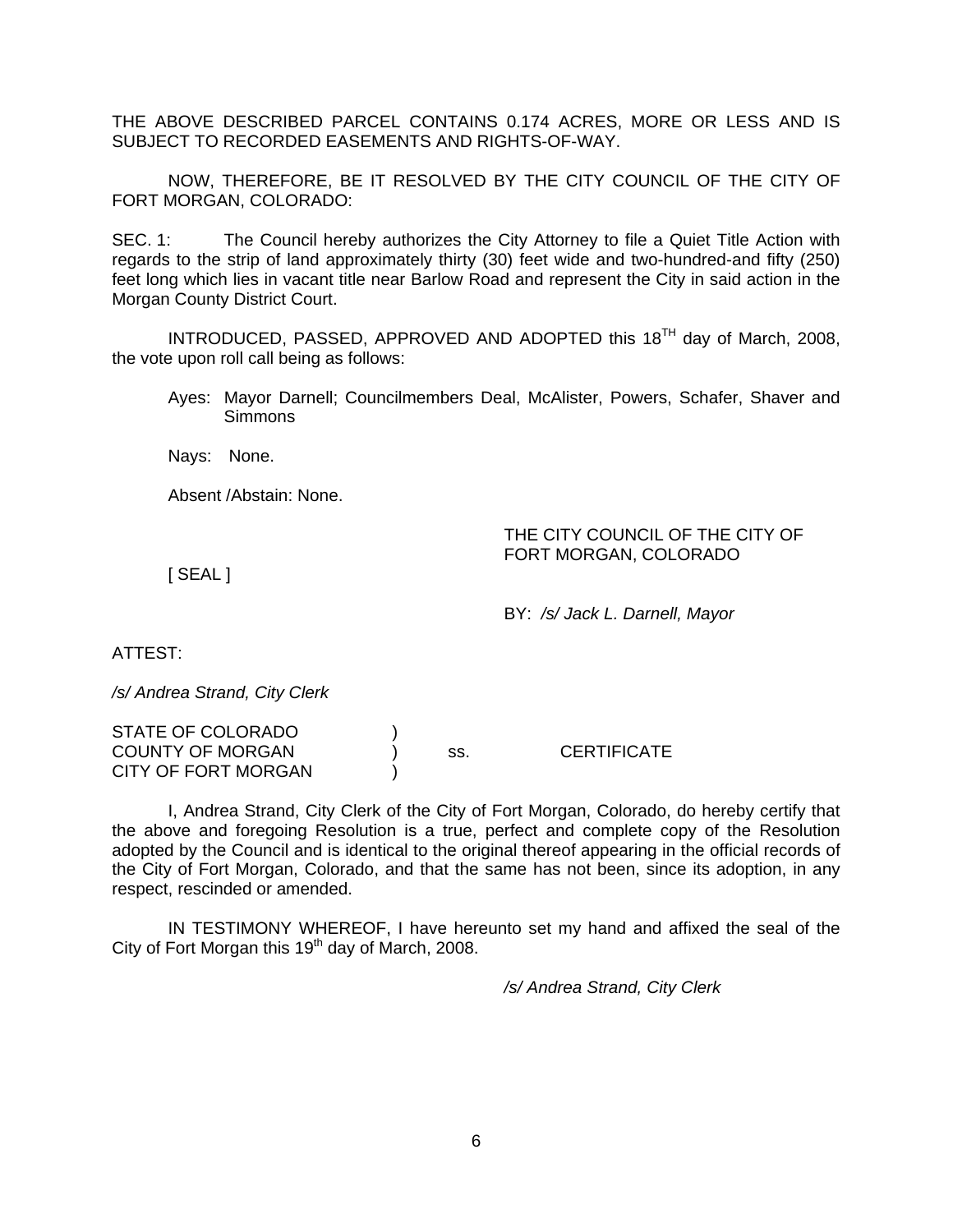# **RESOLUTION AUTHORIZING THE APPOINTMENT OF ROBERT WEIMER AS REPRESENTATIVE AND DOUG LINTON AS ALTERNATE TO THE MEMBERS' COUNCIL OF THE NEBRASKA MUNICIPAL POWER POOL**

Acting City Manager Kuretich explained that the City of Fort Morgan is a member of the Nebraska Municipal Power Pool Members' Council, and that he would like Council to appoint Bob Weimer and Doug Linton as our representatives to that Council.

Councilmember Shaver offered the following Resolution and moved for its adoption. His motion was seconded by Councilmember Powers; said resolution being in words, letters and figures as follows, to-wit:

Member Resolutions for Appointments

Resolution No. 08 03 05

*Representative and/or Alternate Representative to NMPP Members' Council* 

NOW THEREFORE, BE IT RESOLVED by the City Council of the City of Fort Morgan State of Colorado, that:

1. Such City be and hereby is a member of the Nebraska Municipal Power Pool.

2. The City Council of the City of Fort Morgan, State of Colorado, does hereby appoint Robert Weimer as the representative of the City of Fort Morgan, State of Colorado, to the Members' Council of the Nebraska Municipal Power Pool.

3. The City Council of the City of Fort Morgan, State of Colorado, does hereby appoint Douglas Linton as the alternate representative of the City of Fort Morgan, State of Colorado, to the Members' Council of the Nebraska Municipal Power Pool.

*This is to certify that the appointments set out above were approved by the City Council of the City of Fort Morgan, State of Colorado, at their meeting on March 18, 2008.* 

*/s/ Andrea Strand, City Clerk* 

(Seal )

### **CITY MANAGER POSITION**

Director Prentice provided information to Council explaining the revisions to the job description for the City Manager. She further explained the three areas requiring Council action at this time:

A. Authorize the job description and pay range. After explanation and discussion, Councilmember Shaver offered the following Resolution and moved for its adoption. His motion was seconded by Councilmember Simmons; said Resolution being in words, letters and figures as follows, to-wit: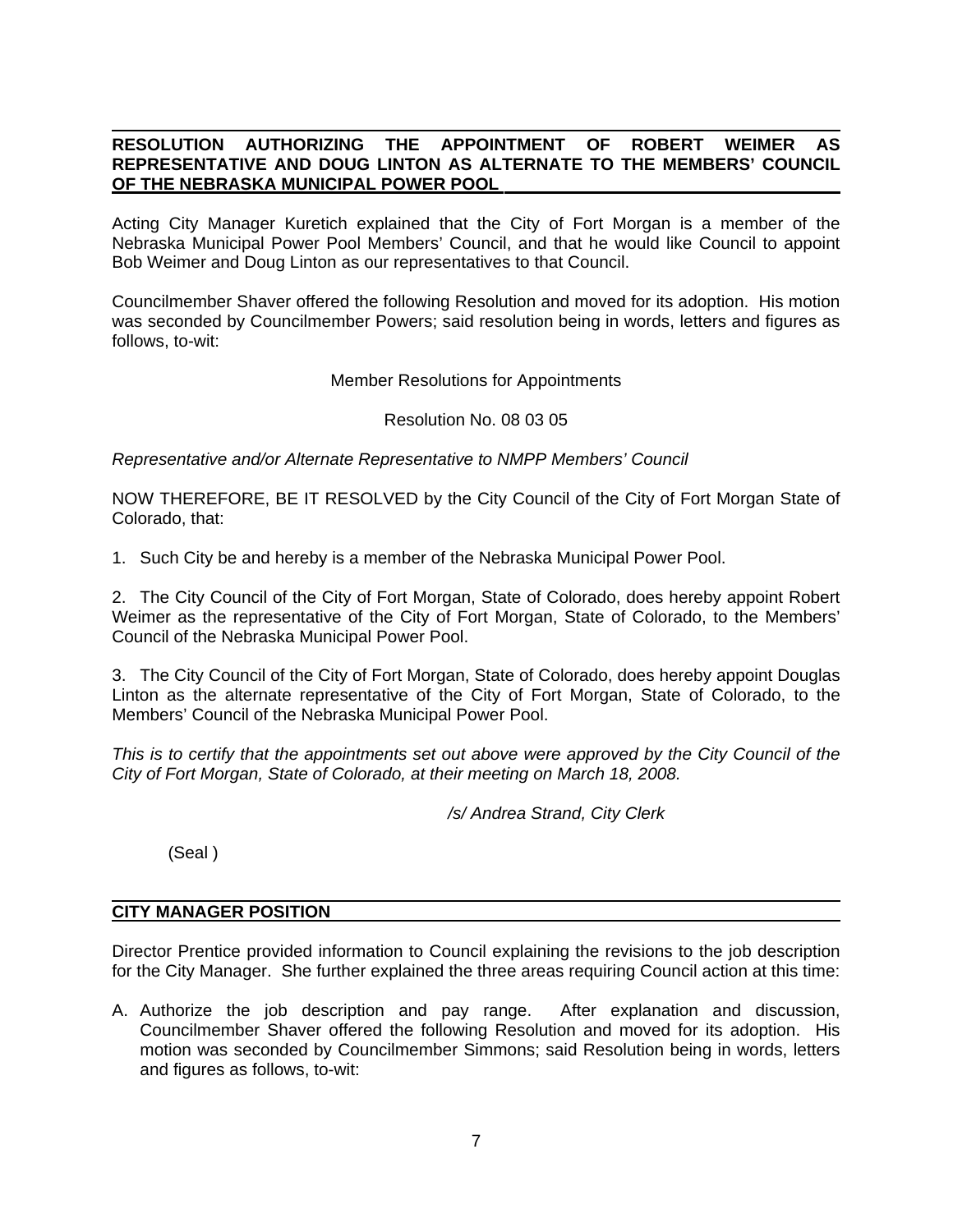### RESOLUTION

BE IT RESOLVED BY THE COUNCIL OF THE CITY OF FORT MORGAN, COLORADO, to accept the revised job description and pay range (Level 33 – Low \$88,656 to High \$122,712) for the City Manager position.

PASSED, APPROVED AND ADOPTED this 18<sup>th</sup> day of March, 2008, the vote upon roll call being as follows: Ayes: Mayor Darnell; Councilmembers Deal, Powers, Schafer, Shaver and Simmons. Nays: Councilmember McAlister.

B. Approve the recruitment schedule. After explanation and discussion, Councilmember Simmons offered the following Resolution and moved for its adoption. Her motion was seconded by Councilmember Schafer; said Resolution being in words, letters and figures as follows, to-wit:

### RESOLUTION

BE IT RESOLVED BY THE COUNCIL OF THE CITY OF FORT MORGAN, COLORADO, to accept the recruitment schedule for the City Manager position.

## City Manager Recruitment Schedule Revised DRAFT 3/12/08

| Preliminary work: | Job description revised, ideal candidate profile defined.                                                                                                   |
|-------------------|-------------------------------------------------------------------------------------------------------------------------------------------------------------|
| March 24          | Begin advertising position on or before this date. Applications<br>collected and reviewed as they come in by the Search Committee.                          |
| May 14            | Posting closes                                                                                                                                              |
| May 19-21         | Preliminary selection of applicants (Search Committee)                                                                                                      |
| May 22-23         | Notification of selected applicants for phone screening                                                                                                     |
| May 27-30         | Phone screening of selected applicants (Search Committee)<br>Search Committee makes decision on which applicants to present<br>to Council.                  |
| June 3            | Present names of selected applicants for formal interviews to<br>Council (executive session). Council approves finalists                                    |
| <b>June 4-6</b>   | Invite applicants for formal interviews. After applicants have<br>accepted invitation, release names of finalists.                                          |
| <b>June 9-25</b>  | Travel arrangements; information packets to finalists; background<br>investigations, possible personality/job suitability questionnaires,<br>etc. completed |
| June 26           | Applicants arrive in Fort Morgan                                                                                                                            |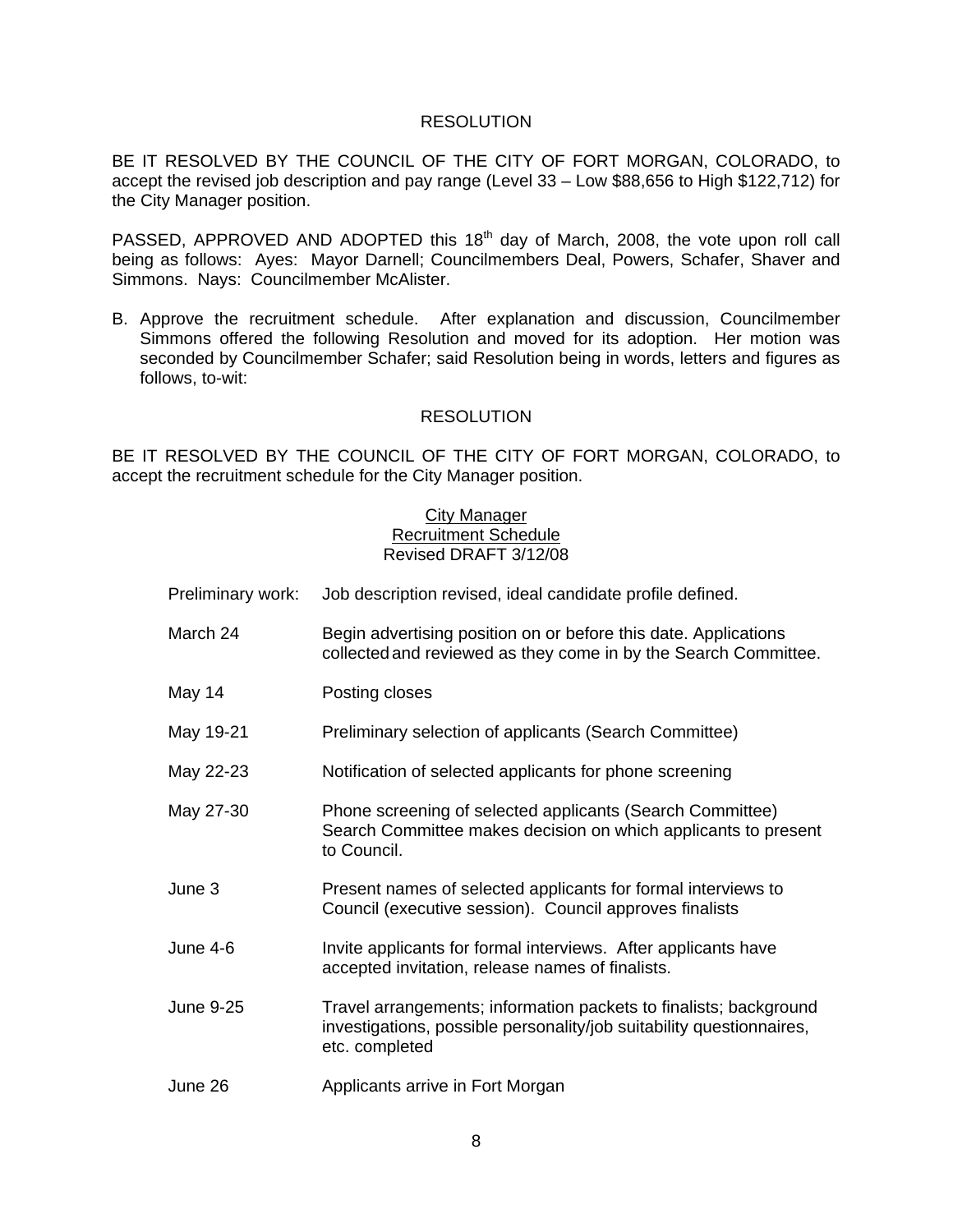| Applicant information sessions/tours; assessment center testing                                                                                                             |
|-----------------------------------------------------------------------------------------------------------------------------------------------------------------------------|
| Formal interviews conducted by Council, community and staff<br>Council makes decision on top candidate(s) in executive session                                              |
| Conduct reference checks on finalist(s)<br>Possible "home town" visit(s), etc.<br>Present conditional job offer to top candidate<br>Pre-employment drug test/physical, etc. |
| Council decision on formal job offer                                                                                                                                        |
|                                                                                                                                                                             |

**On Site Selection Process:** Finalists (revised DRAFT 3/12/08)

- Thursday, June 26, 2008 Out-of-town finalists arrive
- Friday June 27, 2008
	- o 9:00 am 9:15 am: Welcome by the Mayor
	- o 9:15 am 9:30 am: Review of process and activities (HR)
	- o 9:30 am 9:45 am: Question/Answer session from applicants
	- o 10:00 am 11:00 am: Informational Presentations
		- **Schools, Housing, Chamber of Commerce, Recreation**
	- o 11:30 a.m. 12:30 p.m. Applicant & spouses lunch with City Council
	- o 1:00 5:00 Tour of Fort Morgan
	- o 7:00 9:00 Assessment Centers (if desired)
- Saturday June 28: Formal Interviews
- 8:00 a.m. 1:00 p.m. (estimate)
	- o Community Interview Panel
	- o Staff Panel (note: could be combined with community panel)
	- o City Council
- 1:00 2:00: Lunch for interview panels
- 2:15 Council meet in Executive Session to discuss candidates

PASSED, APPROVED AND ADOPTED this 18<sup>th</sup> day of March, 2008, the vote upon roll call being as follows: Ayes: Mayor Darnell; Councilmembers Deal, Powers, Schafer, Shaver and Simmons. Nays: none.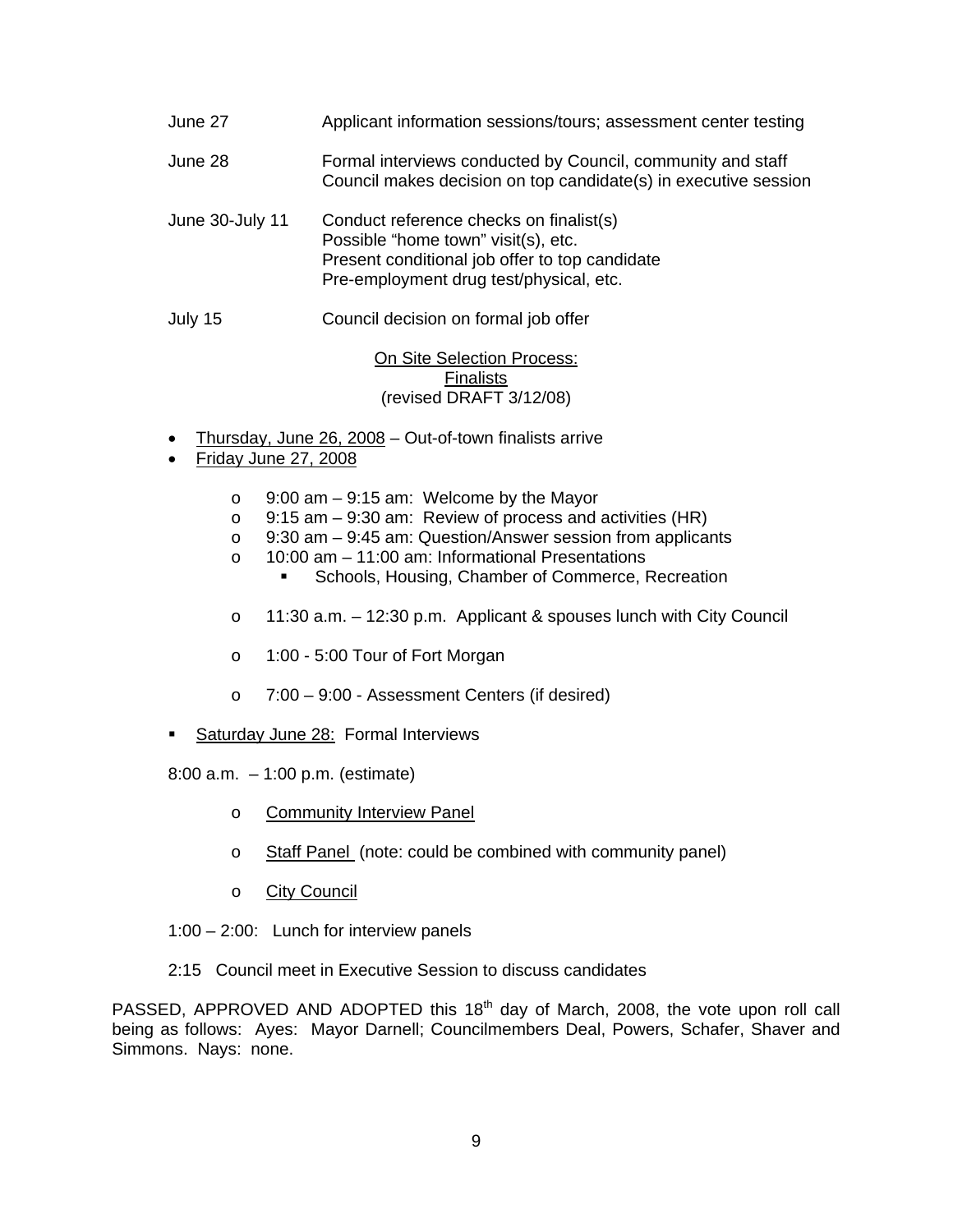C. Appoint two members of Council to the search committee. After discussion of this topic, it was decided that Councilmembers Shaver and Simmons will be the two members of Council to sit on the City Manager search committee.

#### **PUBLIC COMMENT**

Charles Bragg, who resides at 518 Prospect Street, shared his concerns of the proposed salary for the City Manager position.

 **SECOND AND FINAL READING OF ORDINANCE NO. 1065 ENTITLED, "AN ORDINANCE ESTABLISHING THE CITY'S POLICY FOR DAMAGES CAUSED BY SANITARY SEWER BACKUPS IN PRIVATE RESIDENCES WITHIN THE CITY OF FORT MORGAN" AND REQUEST TO PUBLISH BY TITLE ONLY AND REPRINT IN FULL ANY SECTION, SUBSECTION OR PARAGRAPH OF THE ORDINANCE WHICH WAS AMENDED FOLLOWING THE INITIAL PUBLICATION** 

Attorney Wells explained that the Ordinance presented today was the final version of the Ordinance.

Councilmember Powers offered the following Resolution and moved for its adoption. His motion was seconded by Councilmember Schafer; said Resolution and Ordinance being in words, letters and figures as follows, to-wit:

#### **RESOLUTION**

 WHEREAS, a an Ordinance entitled above was duly and legally presented to the City Council of Fort Morgan, Colorado, at a meeting held on the 18<sup>th</sup> day of March, 2008, and was duly read at length at the time; and

 WHEREAS, the City Council at said meeting, by Resolution, ordered the publication of said Ordinance to be made in *The Fort Morgan Times*, a daily newspaper of general circulation, published and printed in the City of Fort Morgan, Colorado, not less than ten days before further consideration; and

 WHEREAS, said Ordinance was again read to the Council and was designated ORDINANCE NO. 1065; being in words, letters and figures as follows, to-wit:

### ORDINANCE NO. 1065

#### AN ORDINANCE ESTABLISHING THE CITY'S POLICY FOR DAMAGES CAUSED BY SANITARY SEWER BACKUPS IN PRIVATE RESIDENCES WITHIN THE CITY OF FORT MORGAN

WHEREAS, pursuant to Article IV, Sec. 4, the Council shall have the power to "[P]rovide for the construction, maintenance, operation, and disposition of public improvements, public works, public utilities, public services, and public buildings…"; and,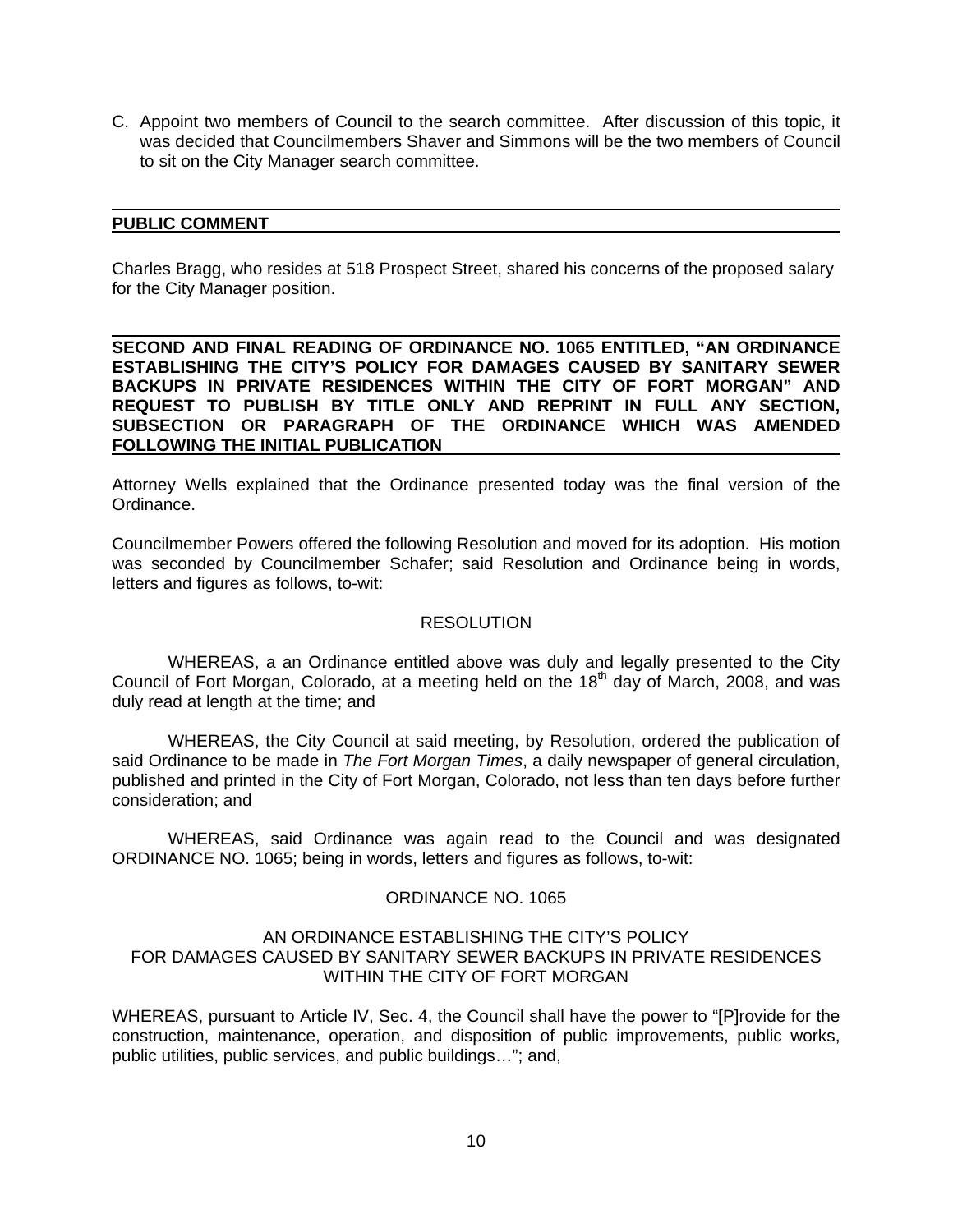WHEREAS, City Council finds that it is in the best interest of the citizens and the operation of the Wastewater Collection and Distribution Department to provide a Good Faith Payment under limited circumstances; and,

WHEREAS, City Council has directed the Office of the City Attorney to draft an ordinance adopting a policy regarding sanitary sewer backups within the City of Fort Morgan,

NOW, THEREFORE, BE IT ORDAINED BY THE COUNCIL OF FORT MORGAN, that the City's policy for damages caused by sanitary sewer backups in private residences within the City of Fort Morgan is hereby adopted as follows:

# 1. GENERAL POLICY

1.1 This ordinance provides guidelines for the review of claims related to sanitary sewer backup damage to private property. This policy is not intended to be construed or interpreted as a waiver, express or implied, of any immunity, rights, benefits, protection, or other provisions of the City's governmental immunity as provided under the Colorado Governmental Immunity Act ("CGIA"). For definition purposes, "sewer(s)" refers to sanitary sewers and not to storm drains. For purposes of this policy, a city sewer line is defined as the full outside diameter of a main sanitary sewer, excluding external connections (e.g. [Y's] and [T's] and sewer laterals).

1.2 The Wastewater Collection and Distribution Department will promptly investigate any reported or suspected sewer backup damage to private property as a result of obstruction in a publicly owned sewer system, and will submit a written report to the City Manager together with all available information on the circumstances and extent of known damages involved in the incident(s). A videotape or photographs will also be made of the damage and be made a part of the report submitted to the City Manager.

1.3 Any claim for damages must be made with the City by filing a Notice of Claim (attached) for that purpose within fifteen (15) days after the date of occurrence. The forms shall include the claimant's name, address, date of occurrence, description, and the amount of damages claimed. Photocopies of invoices and receipts associated with the claim must be attached. All claims will be forwarded to the City's insurance carrier for review. This provision does not alter notice requirements under the Colorado Governmental Immunity Act (CGIA).

1.4 All claimants who provided notice to the City's Risk Management Department that they were damaged as the result of a sewer backup prior to January 1, 2008, shall be eligible for a good Faith Payment under this ordinance for damages which occurred after September 1, 2007.

1.5 All claims will be subject to the limits set forth in Section 2 and exclusions set forth in Section 3 and according to the conditions as set forth in Section 4.

# 2. LIMITS

2.1 All claims for property damage and / or physical injury that occur as a result of a sanitary sewer backup will be referred to the City's insurance carrier for review. The insurance carrier will not consider payment of a property damage and /or physical injury claim resulting from conditions outside the City's control (such as an Act of God). The City will provide its insurance carrier with the appropriate documentation related to the claimaint's claim. After reviewing all available information, the City's insurance carrier, at its sole discretion, will determine whether the City is liable for the property damage and/ or physical injury. If the insurance carrier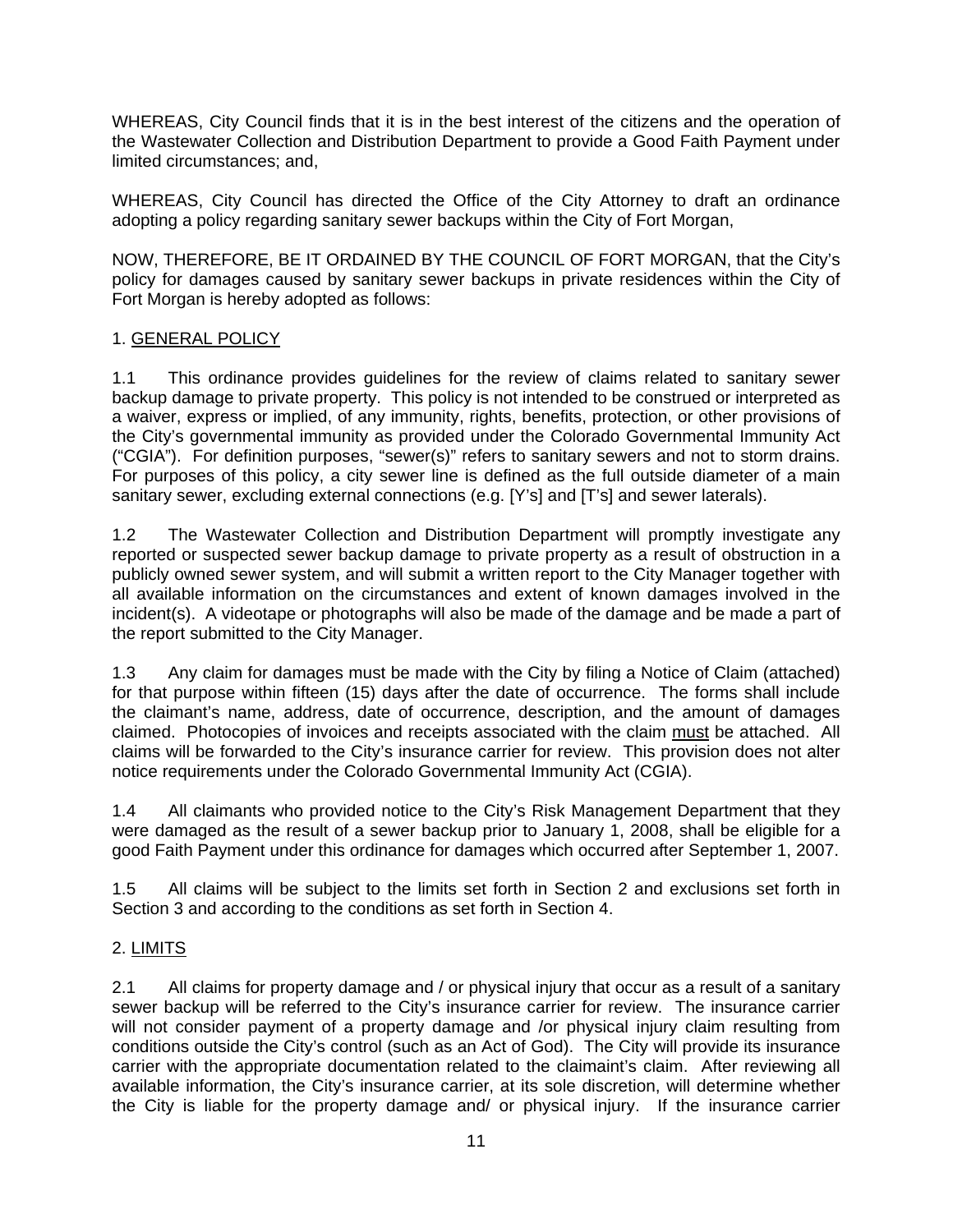determines the City is liable for the claimant's property damage and /or physical injury, the insurance carrier will pay the claim accordingly.

2.2 If the City's insurance carrier determines that the City is not liable for the claimaint's property damage and/or physical injury, the City Manager will have the discretion to authorize a "Good Faith Payment" to be made to the claimant. Each individual claim will be evaluated on its own merits. The City Manager has the authority to authorize Good Faith Payments up to \$500. Should a claimant request a reimbursement greater than \$500, the City Manager may recommend an additional good faith payment up to \$3,000. The additional good faith payment includes the intial \$500 payment. Any good faith payment greater than \$500 must be approved by City Council.

 2.3 Good Faith Payments shall not exceed \$3,000 for any single claim. The first \$500.00 does not require a dollar for dollar match by the claimant. This amount is intended to assist a claimant with any insurance deductible for cleanup of the property. A claimant is not required to have insurance coverage to receive this Good Faith Payment. The remaining \$2,500.00 available under this code provision is subject to a dollar for dollar match by the claimant for cleanup costs.

2.4 Claimants or agents will be required to submit all supporting documentation including receipts and/or invoices indicating costs incurred for cleaning and/or sanitizing the affected property. The determination of whether the claimant's documentation is sufficient to support a claim will be subject to the discretion of the City Manager. The City will reimburse the claimant with matching funds for the costs, not to exceed \$3,000. These costs specifically do not include repair or reconstruction costs.

2.5 The City will provide each claimant a backflow prevention valve for installation at the cost of the claimant.

2.6 The number of Good Faith Payments allowed to any claimant or his/her family shall be limited to one payment every five (5) years.

2.7 Payment of all claims Five-Hundred (\$500.00) or less are subject to the discretion of the City Manager and his/her decision shall be final.

# 3. EXCLUSIONS

This policy shall not apply to:

3.1 Losses caused by the failure of sewer lines owned by the claimant or agent, or other private persons.

3.2 Sewage damages caused by negligence or failure to properly maintain the claimant's utility system.

3.3 Sewage damages caused by the failure of the claimant or agent to take steps necessary to prohibit further damage to the property once an incident has occurred or the claimant or agent has been put on notice of another problem unrelated to the initial incident.

### 4. CONDITIONS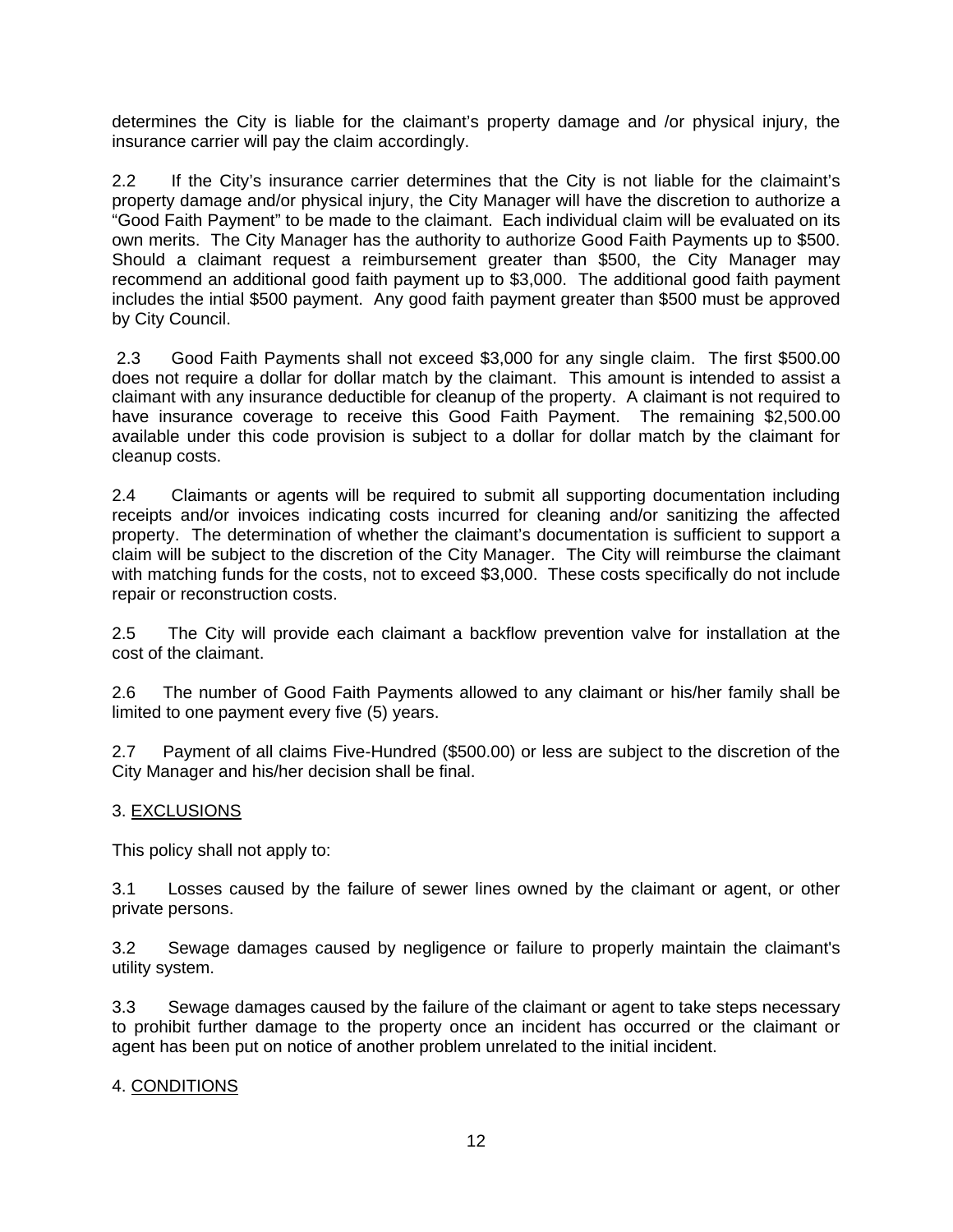4.1 If any insurance is available to the claimant or agent covering a loss claimed hereunder, that covereage will be considered primary coverage. Any coverage provided under the terms and provisions of this policy shall be secondary and in excess of the claimaint's or agent's primary coverage. Such secondary coverage will not contribute to any primary coverage. In the event that the claimant's insurance carrier does not cover such loss, a letter from the carrier denying the loss claimed hereunder is required to be eligible for any Good Faith Payment.

4.2 A Notice of Claim must be filed with the City Manager within fifteen (15) days from the date of occurrence or in exercise of reasonable diligence should have been discovered. These forms will be reviewed in accordance with Section 2. If the City's insurance carrier denies the claim, the carrier will notify the claimaint or agent directly. If the City denies the claim, the claimant or agent will be contacted directly by the Human Resources and Risk Management Department.

4.3 The claimant or agent will be notified of the insurance carrier's or City's postion relative to their claim within 90 days after receipt of the Notice of Claim, or as required by the Colorado Governmental Immunity Act.

4.4 The claimant must allow the City's insurance carrier and/or City personnel to inspect and examine the alleged property damage before any claim will be processed or paid.

4.5 All claimants must sign a Release, either in the form as required by the City's insurance carrier or provided by the City, before any payment is made to the claimant. The release will absolve the City or its carrier from any and all liability arising from the claim and release the City and its carrier from any future claims related to the incident.

4.6 The City or its insured shall have the right at their sole discretions to seek subrogation against any person or organization liable for the property damage described in a claim. Claimant shall assist and cooperate with the City or its insured in any action or proceeding to obtain subrogation.

4.7 No payment shall be made to any claimant or agent until the City finds that the claimant or agent has cleared all obstructions, natural or constructed, that impede the City's access to its easements whether recorded or by prescription.

# 5. DEFINITIONS

5.1 Claimant or Agent: Claimant is the individual(s) filing a claim against the City of Fort Morgan seeking reimbursement for paid or obligated payment due to property damage caused by the operation of the City's Utility System. Agent shall be construed to mean a tenant or landlord of the claimant.

5.2 Ultimate Net Loss: This term refers to the sum paid in settlement of a claim for which the City agrees to pay after making deductions for all other recoveries, salvages, deductibles, and insurances. "Ultimate Net Loss" does not include: (a) costs and expenses incurred by an insurer on behalf of the claimant or agent; (b) office costs or salaries and expenses of employees of the claimant or agent; or (c) retainer fees of counsel retained by claimant or agent.

5.3 Property Damage: This term means the loss of or direct damage to or clean up costs related to destruction of tangible property.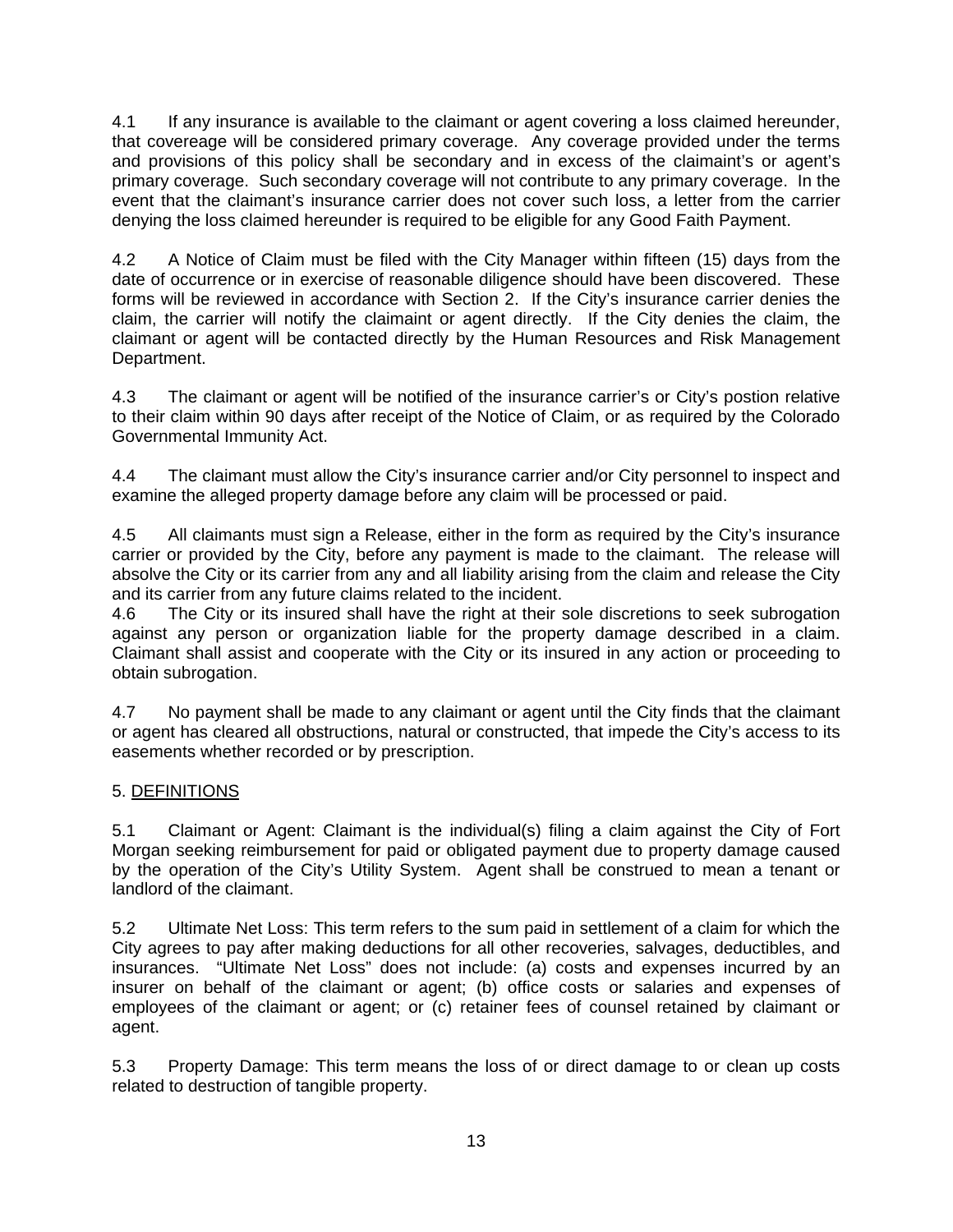5.4 Actual Cash Value (ACV): Generally defined as replacement cost less depreciation.

5.5 City Utility System: The full outside diameter of a main sanitary sewer, excluding external connections (e.g. [Y's] and [T's] and sewer laterals.

5.6 Claimant or Agent Utility System: The Water and Sanitary Sewer System located in or on the property of the claimant or agent.

5.7 Occurrence: An event which causes property damage to the property of the claimant or agent as the result of the operations of the City's Sanitary System.

5.8 Obstruction:Natural or artificial objects which impede or prohibit the City's ability to access its property interests or easements which are either recorded or by prescription.

### 6. GENERAL CLAIMANT RESPONSIBILITIES

6.1 Claimant must provide reasonable proof of ownership and the value of the damaged personal and real property.

6.2 The claimant must comply with all conditions contained within section 4 of this policy that outlines notification and documentation responsibilities.

### 7. PAYMENT OF NON-ECONOMIC DAMAGES – NO ADMISSION OF LIABILITY

7.1 The City will not pay non-economic damages as compensation for an occurrence under this policy.

7.2 Any payment made hereunder is a "Good Faith" gesture and is not intended and shall not be construed as an admission of liability or waiver of any defense on immunity.

### 8. ACQUISITION OF EXPRESS EASEMENTS

8.1 The City Manager shall have the authority to negotiate the purchase of additional easements where the City requires additional access. All easement purchases as provided herein shall be approved by Council.

INTRODUCED, READ AND PASSED UPON FIRST READING this 4<sup>th</sup> day of March, 2008, for publication once in a newspaper of the City of Fort Morgan, Colorado, at least ten days before its final passage.

> THE CITY COUNCIL OF THE CITY OF FORT MORGAN, COLORADO

[ SEAL ]

BY: /s/ Jack L. Darnell Mayor

ATTEST:

/s/ Andrea J. Strand City Clerk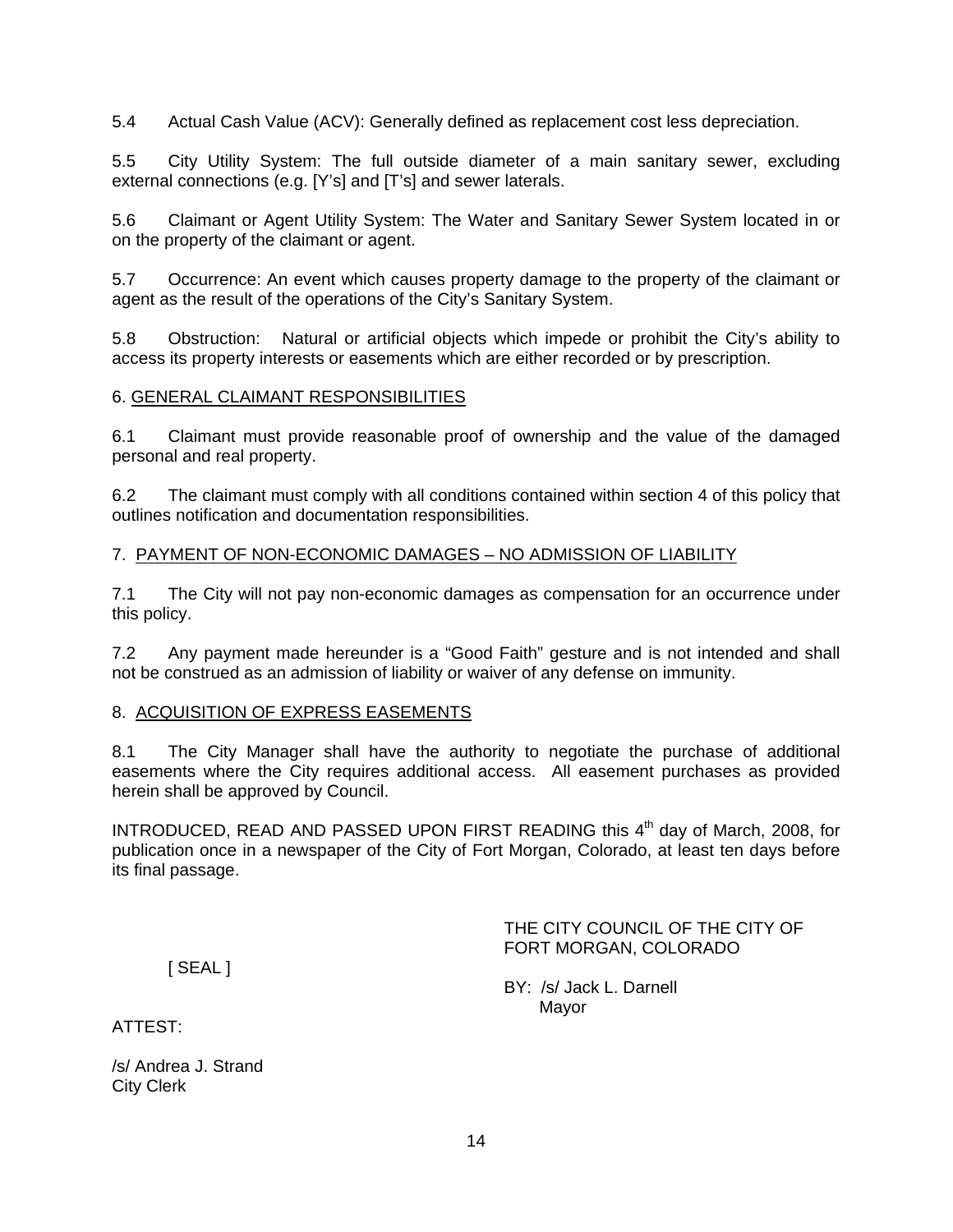FINALLY PASSED, ADOPTED AND APPROVED this  $18<sup>th</sup>$  day of March, 2008, for publication by title only, once in the newspaper of the City of Fort Morgan, Colorado, within five days of the final passage, to take effect five days after final publication.

 THE CITY COUNCIL OF THE CITY OF [ SEAL ] FORT MORGAN, COLORADO

 BY: /s/ Jack L. Darnell Mayor and the contract of the Mayor Mayor

/s/ Andrea Strand City Clerk

STATE OF COLORADO ) COUNTY OF MORGAN ) CERTIFICATE CITY OF FORT MORGAN )

 I, Andrea Strand, the duly appointed, qualified and acting Clerk of the City of Fort Morgan, Colorado, do hereby certify and attest that the foregoing Ordinance No. 1065 was, as a proposed Ordinance duly and legally presented to the City Council of the City of Fort Morgan, Colorado, at a Regular Meeting on the  $4<sup>th</sup>$  day of March, 2008. Said Ordinance, as proposed, was duly read at length at said regular meeting, and thereafter the same was, on the  $7<sup>th</sup>$  day of March, 2008, published in the *Fort Morgan Times*, a daily newspaper of general circulation published and printed in the City of Fort Morgan, Morgan County, Colorado. Said proposed Ordinance was again taken up and read a second time, duly and legally passed, approved and adopted at a Regular Meeting of the City Council held on the 18<sup>th</sup> day of March, 2008. Within five (5) days after its final passage, said Ordinance was published in the *Fort Morgan Times*, a daily newspaper of general circulation published and printed in the City of Fort Morgan, Morgan County, Colorado.

> /s/ Andrea Strand City Clerk

PASSED, APPROVED AND ADOPTED this 18<sup>th</sup> day of March, 2008, the vote upon roll call being as follows: Ayes: Mayor Darnell; Councilmembers Deal, McAlister, Powers, Schafer, Shaver and Simmons. Nays: none.

**APPROVE THE BIDS PRESENTED AT THE MARCH 11 WORK SESSION FOR THE GOLF COURSE EQUIPMENT** 

Director Shedd requested Council's approval to accept four separate equipment bids for the Golf Course. The four bids presented were:

A. The bid from L.L. Johnson of Denver, Colorado, for a Tri-Plex Greens mower in the amount of \$31,131.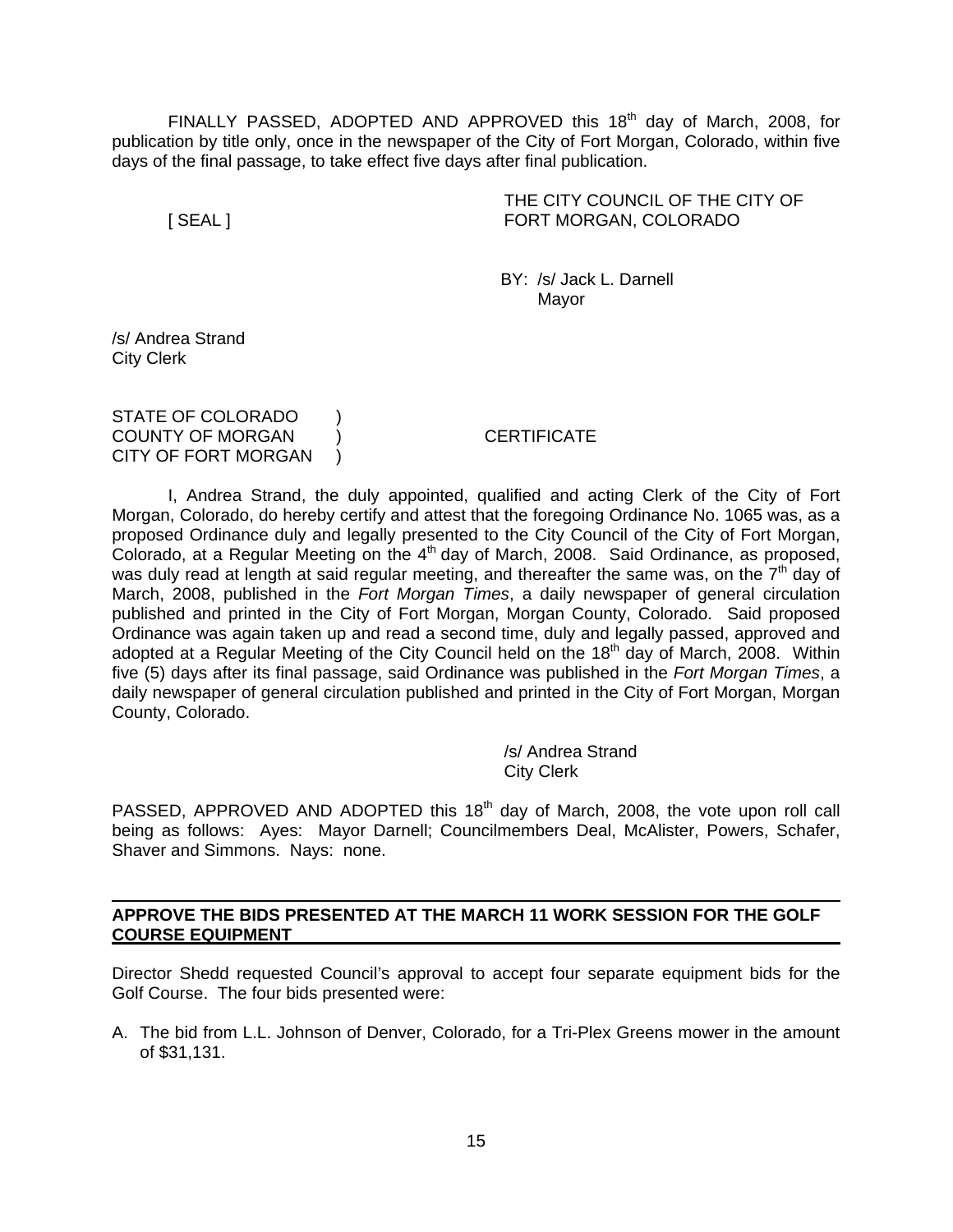Councilmember Simmons offered a Resolution to approve the bid as presented and moved for its adoption. Her motion was seconded by Councilmember Shaver; said Resolution being in words, letters and figures as follows, to-wit:

## **RESOLUTION**

BE IT RESOLVED BY THE COUNCIL OF THE CITY OF FORT MORGAN, COLORADO, to accept the bid for a Tri-Plex Greens mower from L.L. Johnson of Denver, Colorado, in the amount of \$31,131.

PASSED, APPROVED AND ADOPTED this 18<sup>th</sup> day of March, 2008, the vote upon roll call being as follows: Ayes: Mayor Darnell; Councilmembers Deal, Powers, Shaver and Simmons. Nays: Councilmembers McAlister and Schafer.

B. The bid from Colorado Golf & Turf of Littleton, Colorado, for a greens roller in the amount of \$10,998.

Councilmember Powers offered a Resolution to approve the bid as presented and moved for its adoption. His motion was seconded by Councilmember Shaver; said Resolution being in words, letters and figures as follows, to-wit:

## RESOLUTION

BE IT RESOLVED BY THE COUNCIL OF THE CITY OF FORT MORGAN, COLORADO, to accept the bid for a greens roller from Colorado Golf & Turf of Littleton, Colorado, in the amount of \$10,998.

PASSED, APPROVED AND ADOPTED this 18<sup>th</sup> day of March, 2008, the vote upon roll call being as follows: Ayes: Mayor Darnell; Councilmembers Deal, McAlister, Powers, Schafer, Shaver and Simmons. Nays: none.

C. The bid from L.L. Johnson of Denver, Colorado, for an acid injection system in the amount of \$13,138.

Councilmember Simmons offered a Resolution to approve the bid as presented and moved for its adoption. Her motion was seconded by Councilmember Shaver; said Resolution being in words, letters and figures as follows, to-wit:

### RESOLUTION

BE IT RESOLVED BY THE COUNCIL OF THE CITY OF FORT MORGAN, COLORADO, to accept the bid for an acid injection system from L.L. Johnson of Denver, Colorado, in the amount of \$13,138.

PASSED, APPROVED AND ADOPTED this 18<sup>th</sup> day of March, 2008, the vote upon roll call being as follows: Ayes: Mayor Darnell; Councilmembers Deal, McAlister, Powers, Schafer, Shaver and Simmons. Nays: none.

D. A bid from Colorado Golf & Turf of Littleton, Colorado, for a topdressor in the amount of \$12,505.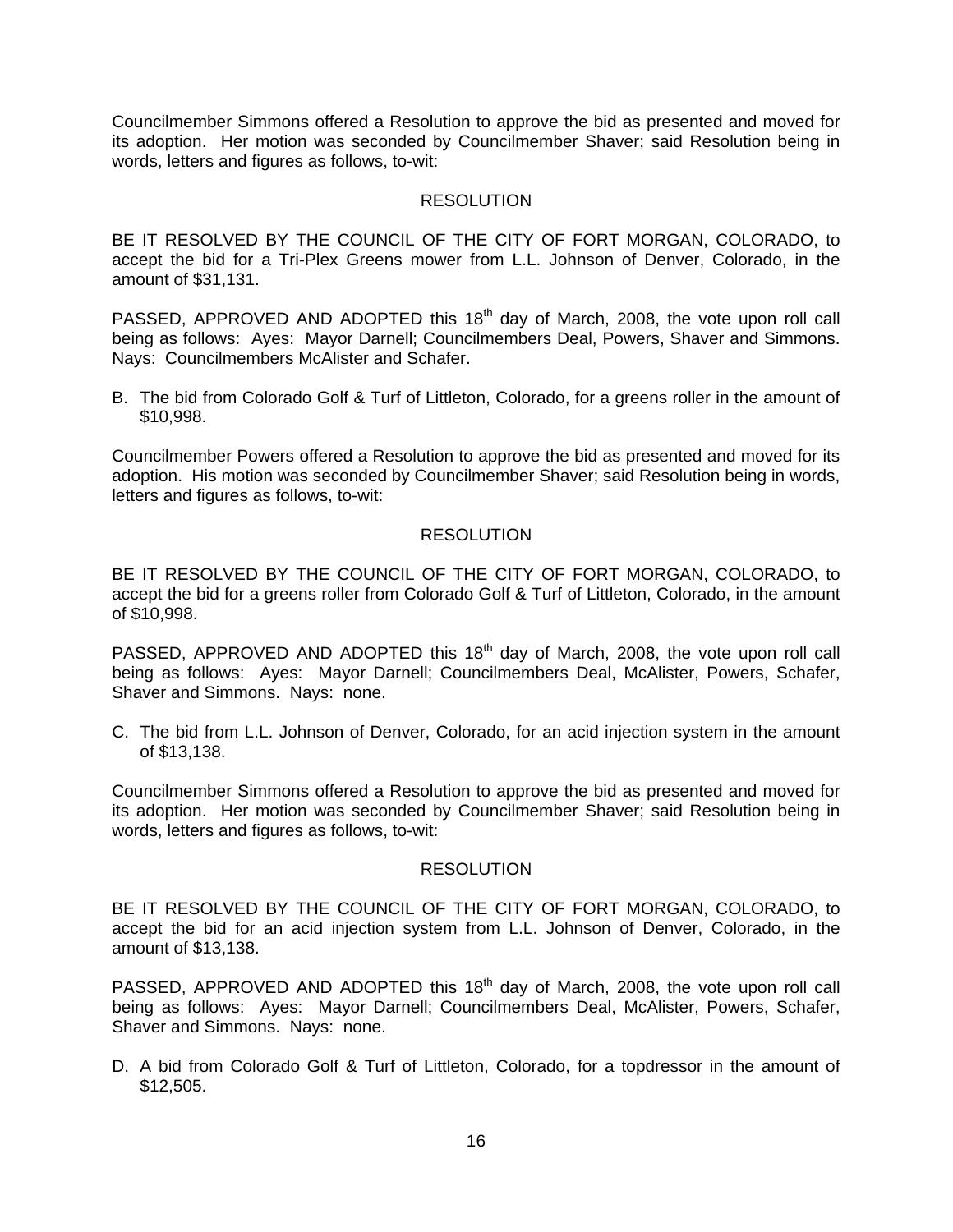Councilmember Shaver offered a Resolution to approve the bid as presented and moved for its adoption. His motion was seconded by Councilmember Powers; said Resolution being in words, letters and figures as follows, to-wit:

## **RESOLUTION**

BE IT RESOLVED BY THE COUNCIL OF THE CITY OF FORT MORGAN, COLORADO, to accept the bid for a topdressor from Colorado Golf & Turf of Littleton, Colorado, in the amount of \$12,505.

PASSED, APPROVED AND ADOPTED this 18<sup>th</sup> day of March, 2008, the vote upon roll call being as follows: Ayes: Mayor Darnell; Councilmembers Deal, McAlister, Powers, Schafer, Shaver and Simmons. Nays: none.

### **MODIFICATION TO CONSENT AGENDA**

Acting City Manager Kuretich discussed his reasons to request that Item 10.H. be pulled from the Consent Agenda. Councilmember Simmons asked that Item 10.H. (Approve the bid submitted by Hydra-Stop, Ten Point Sales &Marketing, LLC of Lakewood, Colorado, for a 4" Tapping & Hydra-Stopping Unit in the amount of \$31,025 and the approval to purchase bandaids not to exceed the total of \$50,000 for the Water Distribution/Wastewater Collection Department) be removed from the Consent Agenda.

#### **CONSENT AGENDA**

Clerk Strand presented the Consent Agenda for Council consideration. Councilmember Simmons offered a Resolution to approve the Consent Agenda as presented, and moved for its adoption. Her motion was seconded by Councilmember Powers; said Consent Agenda being in words, letters and figures as follows, to wit:

- A. Approve the minutes from the February 26, 2008, special meeting.
- B. Approve the minutes from the March 4, 2008, regular meeting.
- C. Approve the disbursements and payroll for February 2008.
- D. Approve the bid submitted by American Pride Coop of Henderson, Colorado, for bulk fertilizer spreads for the Parks Department in the amount of \$12,985.12.
- E. Approve the bid submitted by Heritage Ford of Denver, Colorado, for a three-quarter ton pickup with a snowplow attachment for the Community Services Department in the amount of \$22,454.
- F. Approve the bid submitted by Colorado Mosquito Control of Brighton, Colorado, for Mosquito Control Services for the Parks Department in the amount of \$39,950.
- G. Approve the bid submitted by Colorado Machinery of Frederick, Colorado, for a portable air compressor for the Electric Department in the amount of \$12,705.
- I. Second and final reading of Ordinance No. 1064 entitled "AN ORDINANCE AMENDING ORDINANCE NO. 1056 ENTITLED 'AN ORDINANCE GRANTING CERTAIN ECONOMIC INCENTIVES FOR BUSINESS EXPANSION TO DELTA OIL FIELD TANK COMPANY, LLC BY THE CITY OF FORT MORGAN, COLORADO,'" and request to publish by title only and reprint in full any section, subsection, or paragraph of the ordinance which was amended following the initial publication.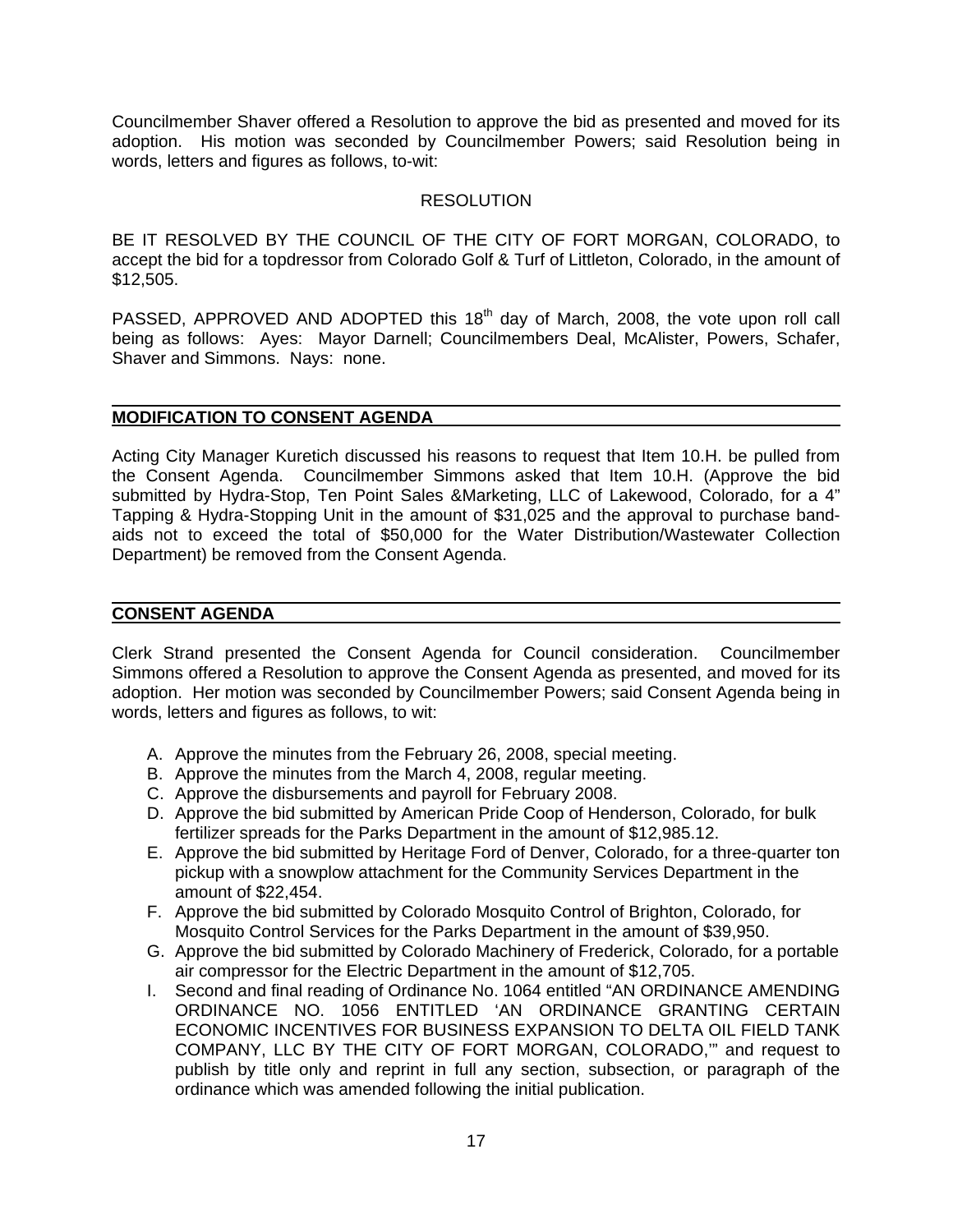#### ORDINANCE NO. 1064

#### AN ORDINANCE AMENDING ORDINANCE NO. 1056 ENTITLED "AN ORDINANCE GRANTING CERTAIN ECONOMIC INCENTIVES FOR BUSINESS EXPANSION TO DELTA OIL FIELD TANK COMPANY, LLC BY THE CITY OF FORT MORGAN, COLORADO.

Whereas, on September 5, 2007, Gary Harms, President and CEO for Delta on submitted an Economic Development Incentive Application pursuant to the City's Economic Incentive Policy, therein requesting among others, a waiver of the Building Permit Fee in the amount of \$42,410.00; and,

Whereas, on November 6, 2007, Ordinance No. 1056, granted to Delta Oil Field Tank Company, LLC (hereinafter "Delta") certain tax and economic incentives for construction of a manufacturing facility, at an anticipated cost of \$9,000,000.00 dollars, at 2550 East Bijou Avenue in the City of Fort Morgan, Colorado (hereinafter the "Project"); and,

 Whereas, the inclusion of the Building Permit Fee in the amount of \$42,410.00 was omitted under Ordinance No. 1056; and,

 Whereas, the Council finds that the amendment as proposed is necessary as this Project benefits the City by providing new employment opportunities; and,

 Whereas, the Council finds that the general welfare of the residents of the City would be promoted by amending the tax incentive payments with the inclusion of the Building Permit Fee, as hereinafter set forth.

 NOW, THEREFORE, BE IT ORDAINED BY THE COUNCIL OF THE CITY OF FORT MORGAN, COLORADO, THAT:

1. Refund of Sales Taxes levied by the City. Delta shall be entitled to apply for and receive a refund of one hundred percent (100%) of all sales taxes levied by and paid to the City of Fort Morgan for the purchase of equipment, machinery, machine tools, or supplies used in the construction of or incorporated into the improvements constructed as the Project in the Northeast Colorado Enterprise Zone. Such refund shall be payable by the City Treasurer upon presentation of Receipts by Delta upon completion of the Project for all such sales taxes paid and verification by the City Treasurer that such sales taxes have, in fact, been levied and paid to the City.

Statutory Reference: C.R.S. § 39-30-107.5 (2)

2. Refund of General Property Taxes. Commencing with Tax Year 2007 (taxes payable in 2008) and continuing for Tax Years 2008, 2009, and 2010, Delta shall be entitled to an annual incentive payment in the form of a refund equal to one-hundred percent (100%) of the increase in assessed value for general property taxes paid to the City upon the improvements and improvement fixtures constructed as manufacturing facility. This refund shall be for improvements and improvement fixtures only (specifically excluding any improvements not replaced as part of this Project, including, but not limited to, Aboveground Storage Tanks (AST) or Underground Storage Tanks (UST)); the Land upon which the improvements and improvement fixtures are located and that portion of general property taxes attributable to Land shall *not* be included in the refund. Within thirty (30) days after receipt of proof of payment of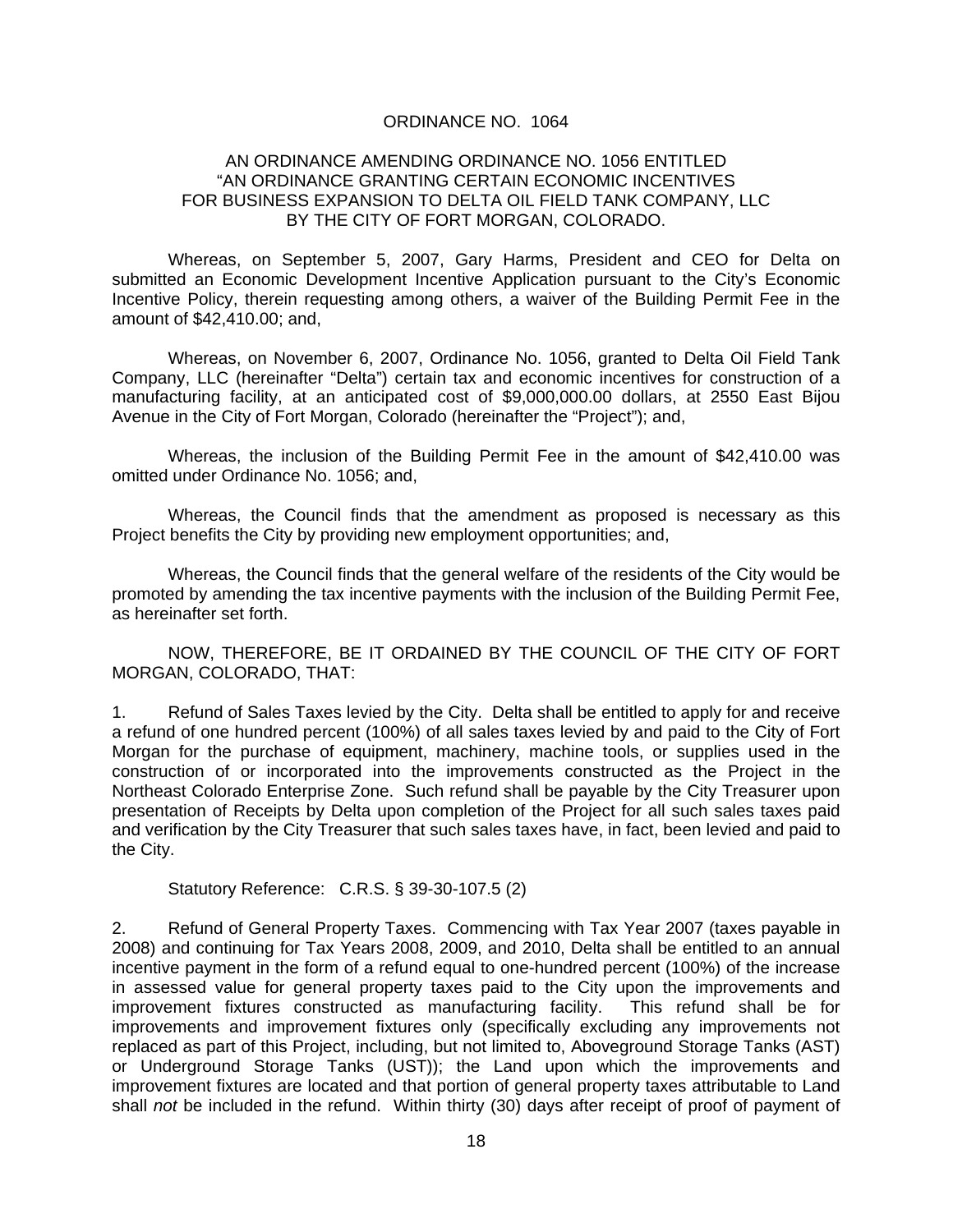the current year's taxes (starting with Tax Year 2007) provided to the City Treasurer by Delta, the City shall make an annual incentive payment to Delta as set forth above, excluding interest and penalty, if any.

Statutory Reference: C.R.S. § 39-30-107.5 (1)

3. Refund of Personal Property Taxes. Commencing with Tax Year 2007 (taxes payable in 2008) and continuing for Tax Years 2008, 2009, and 2010, Delta shall be entitled to an annual incentive payment in the form of a refund equal to fifty percent (50%) of the amount of taxes levied by the City upon the increase in assessed value of taxable personal property located at or within this new business facility and used in connection with the operation of such new business facility, reduced by depreciation of ten (10%) percent from the base amount for each succeeding Tax Year. The term of this agreement as to personal property taxes shall not exceed four (4) tax years. Within thirty (30) days after receipt of proof of payment of the current year's personal property taxes (starting with Tax Year 2007) provided to the City Treasurer by Delta, the City shall make an annual incentive payment to Delta as set forth above, excluding interest and penalty, if any.

Statutory Reference: C.R.S. § 31-15-903

4. Permit Fees.City shall waive all building permit fees otherwise payable to the City for the construction of the Delta facilities, except any actual expenses incurred by the City by the City for plan reviews or inspections that may be required, which expenses shall be paid by Delta.

5. Limitations. The incentive payments provided in Paragraphs 1, 2, 3, and 4 above shall be subject to the following limitations:

(a) The total of all sales tax refunds and annual tax incentive payments due hereunder shall not exceed Forty-Six Thousand-One-Hundred-Twenty-Three and 00/100 (\$46,123.00) Dollars.

(b) The annual tax incentive payments shall apply only to the construction and equipping of that portion of the Project which is completed, used and/or occupied by December 31, 2007. (c) The annual incentive payments shall be made only if all taxes and assessments levied and assessed by the City during each and every year that a payment is made are paid on time and in full.

(d) Payments shall not be made if a Court of competent jurisdiction declares any material section of the Act or this Ordinance or any Resolution setting policy for incentive payments to be invalid, unconstitutional, or violative of any statute.

(e) Payments shall only be made to the extent revenues are available and appropriated in each of the tax years specified above. The Council has no obligation to appropriate funds to make the annual incentive payments.

(f) Payments shall only be made if Delta qualifies for a credit or refund on taxes in accordance with the requirements of C.R.S. §39-30-105, and the Project must qualify as a "new business facility" in an enterprise zone as defined by C.R.S. §39-22-508.2. These qualifications must be demonstrated annually to the City's satisfaction by submission by Delta of a Certification of Qualified Enterprise Zone Business from the Administrator of the Northeast Colorado Enterprise Zone for each tax year in which Delta requests an incentive payment.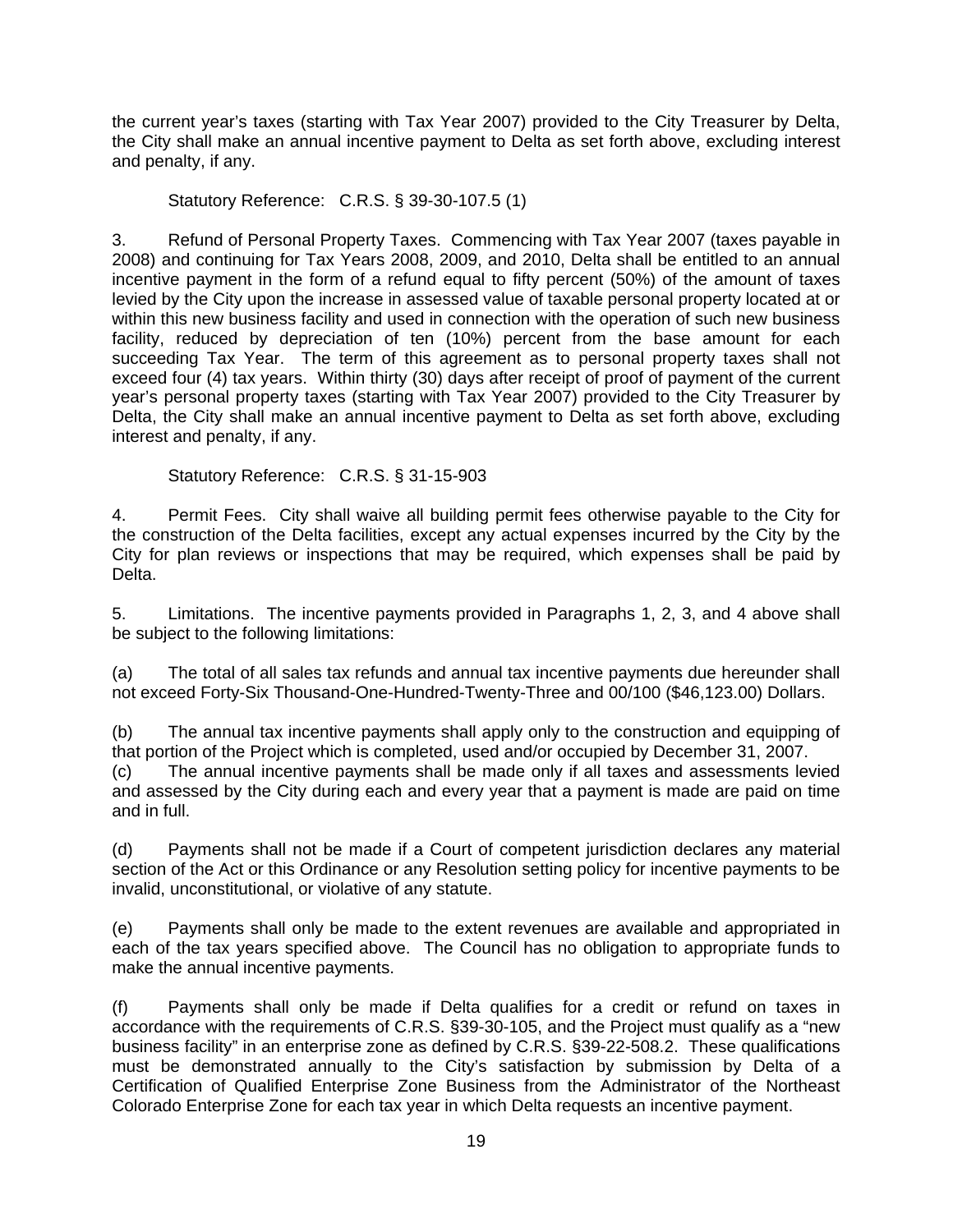(g) Payments shall only be made if the City of Fort Morgan, Colorado continues to be in a designated enterprise zone.

5. Binding Effect. By its acceptance and approval of this Ordinance, Delta agrees to be bound by the terms and provisions hereof. This Ordinance shall become effective upon its final publication and its acceptance by Delta through its authorized officer and shall thereupon become a binding agreement between the City and Delta. This agreement shall not be assignable without the written consent of the non-assigning party.

INTRODUCED, READ AND PASSED UPON FIRST READING this 4<sup>th</sup> day of March, 2008, for publication once in a newspaper of the City of Fort Morgan, Colorado, at least ten days before its final passage.

> THE CITY COUNCIL OF THE CITY OF FORT MORGAN, COLORADO

 BY: /s/ Jack L. Darnell discussion of the control of the Mayor Mayor

ATTEST:

/s/ Andrea J. Strand City Clerk

FINALLY PASSED, ADOPTED AND APPROVED this  $18<sup>th</sup>$  day of March, 2008 for publication by title only, once in the newspaper of the City of Fort Morgan, Colorado, within five days of the final passage, to take effect five days after final publication.

THE CITY COUNCIL OF THE CITY OF [ SEAL ] FORT MORGAN, COLORADO

> BY: /s/ Jack L. Darnell Mayor

ATTEST:

/s/ Andrea J. Strand City Clerk

STATE OF COLORADO ) COUNTY OF MORGAN ) CERTIFICATE CITY OF FORT MORGAN )

 I, Andrea Strand, the duly appointed, qualified and acting Clerk of the City of Fort Morgan, Colorado, do hereby certify and attest that the foregoing Ordinance No. 1064 was, as a proposed Ordinance duly and legally presented to the City Council of the City of Fort Morgan, Colorado, at a Regular Meeting on the  $4<sup>th</sup>$  day of March, 2008. Said Ordinance, as proposed, was duly read at length at said regular meeting, and thereafter the same was, on the  $7<sup>th</sup>$  day of March, 2008, published in the *Fort Morgan Times*, a daily newspaper of general circulation published and printed in the City of Fort Morgan, Morgan County, Colorado. Said proposed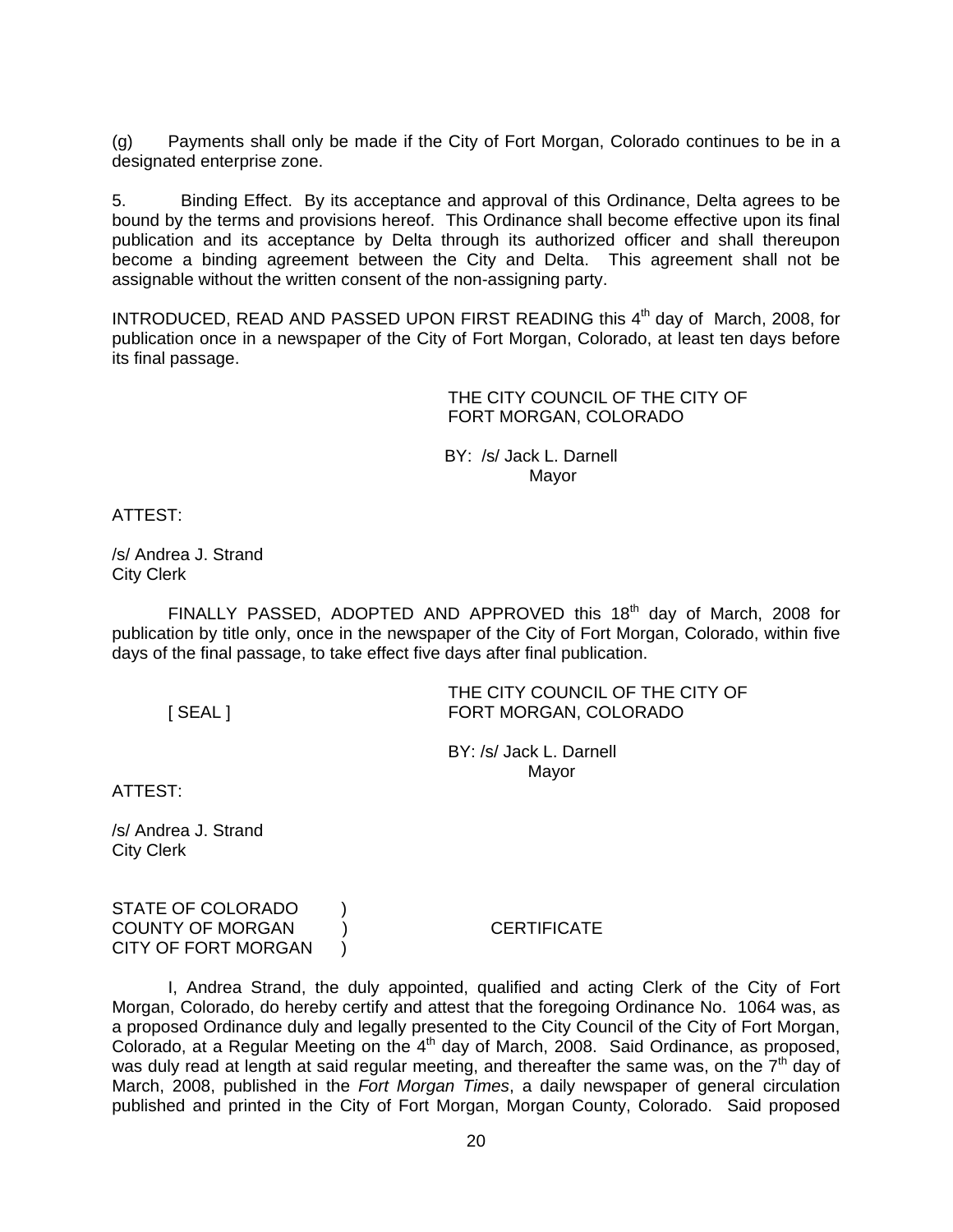Ordinance was again taken up and read a second time, duly and legally passed, approved and adopted at a Regular Meeting of the City Council held on the 18<sup>th</sup> day of March, 2008. Within five (5) days after its final passage, said Ordinance was published in the *Fort Morgan Times*, a daily newspaper of general circulation published and printed in the City of Fort Morgan, Morgan County, Colorado.

> /s/ Andrea J. Strand City Clerk

## Approval and Acceptance

 The terms and provisions of Ordinance No. \_\_\_\_\_ are hereby accepted and approved this \_\_\_\_\_ day of \_\_\_\_\_\_\_\_\_\_\_\_\_\_\_\_\_\_\_, 2008.

Delta Oil Field Tank Company, a Limited Liability Company

By: \_\_\_\_\_\_\_\_\_\_\_\_\_\_\_\_\_\_\_\_\_\_\_\_\_\_\_\_\_\_\_\_\_\_\_\_\_\_\_\_

Gary W. Harms, Jr., President / CEO

J. Second and final reading of Ordinance No.1066 entitled, "AN ORDINANCE TO APPLY AND CONTRACT FOR BENEFICIAL USE OF WATER ON BEHALF OF THE CITY OF FORT MORGAN, A MUNICIPAL CORPORATION, AND PRESCRIBING THE TERMS FOR APPLICATION FOR AN ALLOCATION OF THE RIGHT TO USE COLORADO-BIG THOMPSON PROJECT WATER TO SAID CITY OF FORT MORGAN BY NORTHERN COLORADO WATER CONSERVANCY DISTRICT," and request to publish by title only.

### ORDINANCE NO. 1066

AN ORDINANCE TO APPLY AND CONTRACT FOR BENEFICIAL USE OF WATER ON BEHALF OF THE CITY OF FORT MORGAN, A MUNICIPAL CORPORATION, AND PRESCRIBING THE TERMS FOR APPLICATION FOR AN ALLOCATION OF THE RIGHT TO USE COLORADO-BIG THOMPSON PROJECT WATER TO SAID CITY OF FORT MORGAN BY NORTHERN COLORADO WATER CONSERVANCY DISTRICT.

WHEREAS, under the Water Conservancy Act of Colorado, Title 37, Article 45, Colorado Revised Statutes of 1973, it is necessary that the City Council of the City of Fort Morgan, a Colorado municipal corporation (hereinafter called "Applicant"), in order to obtain the perpetual right to use Colorado-Big Thompson Project water on an annually renewable basis under C.R.S. 37-45-131 within the boundaries of the Northern Colorado Water Conservancy District, by contract for the beneficial use of water from Northern Colorado Water Conservancy District, shall by ordinance authorize and direct the Mayor and the City Clerk to apply to the Board of Directors of said District for such water contract.

NOW, THEREFORE, BE IT ORDAINED BY THE COUNCIL OF THE CITY OF FORT MORGAN, COLORADO:

Section 1: That the City of Fort Morgan has determined to apply for a contract providing for the beneficial use of Eighty (80) acre-feet of water from Northern Colorado Water Conservancy District within the boundaries of the Northern Colorado Water Conservancy District.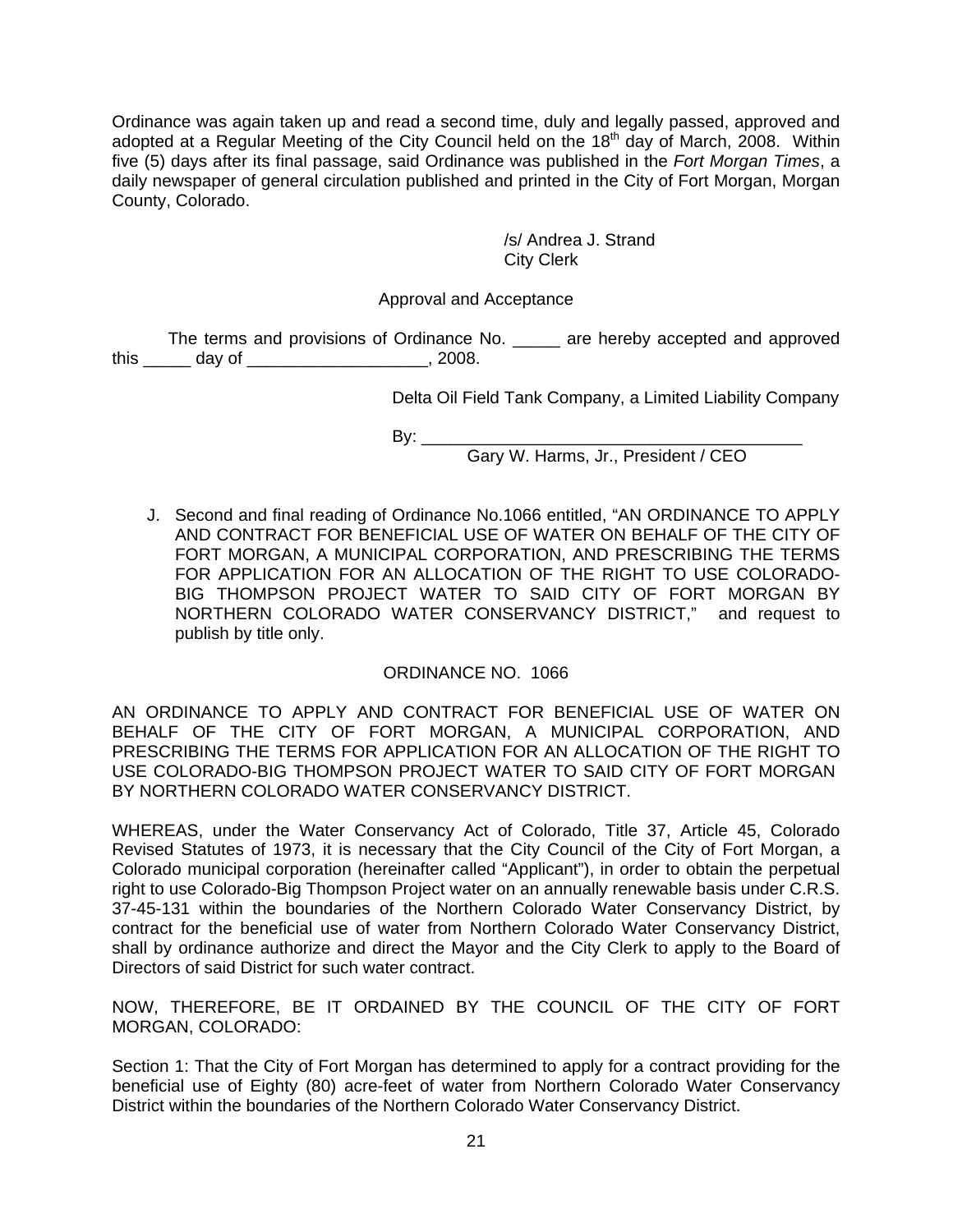Section 2: That the Mayor and the City Clerk be and are hereby authorized and directed to apply to the Board of Directors of said Northern Colorado Water Conservancy District for a contract providing to the Applicant the beneficial use of water upon terms prescribed by said Board in the manner and form as in this section provided, to-wit:

## APPLICATION TO NORTHERN COLORADO WATER CONSERVANCY DISTRICT FOR ANNUALLY RENEWABLE PERPETUAL WATER CONTRACT FOR RIGHT TO USE COLORADO-BIG THOMPSON PROJECT WATER UNDER C.R.S. 37-45-131

Applicant, City of Fort Morgan, the governing body of a Colorado municipal corporation acting in its governmental capacity or as governing body of a water activity enterprise (circle capacity in which governing body is acting), hereby applies to Northern Colorado Water Conservancy District, a political subdivision of the State of Colorado, organized and existing by virtue of Title 37, Article 45, Colorado Revised Statutes, 1973, for a contract for the right to beneficially use Colorado-Big Thompson Project water under the following terms and conditions:

1. The quantity of water herein requested by Applicant for annual application to beneficial use is Eighty (80) acre-feet to be used so long as the Applicant fully complies with all of the terms, conditions, and obligations hereinafter set forth.

2. It is understood and agreed by the Applicant that any water provided for use under this contract by the Board of Directors of said District shall be primarily for domestic, irrigation, or industrial use within or through facilities or upon lands owned or served by said Applicant, provided however, that all lands, facilities, and serviced areas which receive benefit from the use of water (whether water service is provided by direct delivery, by exchange, or otherwise) shall be situated within the boundaries of Northern Colorado Water Conservancy District.

3. Applicant agrees that an acre-foot of water as referred to herein is defined as being onethree-hundred-ten thousandth (1/310,000) of the quantity of water annually declared by the Board of Directors of the District to be available for delivery from the water supplies of the District. Applicant agrees that such water shall be delivered from the works of the District at such existing District delivery point or points as may be specified by the Applicant and that the water delivery obligation of the District shall terminate upon release of water from said works. Further, the Applicant agrees that on November 1 of each year, any water undelivered from the annual quantity made available to the Applicant shall revert to the water supplies of the District.

4. Applicant agrees to pay annually in advance for the amount of water herein provided for use under this contract by the Board of Directors of said District at a price per acre-foot to be fixed annually by said Board; and, further, agrees that the initial annual payment shall be made, in full, within fifteen (15) days after the date of notice from the District that the initial payment is due hereunder. Said notice will advise the Applicant, among other things, of the water year to which the initial payment shall apply and the price per acre-foot which is applicable to that year. Annual payments for each water year thereafter shall be made in advance by the Applicant on or before each October 1, 31 days prior to the start of the water year, at the rate per acre-foot established by the Board for municipal water use in that water year. For the purpose of this water contract, the water year is defined to be from November 1 to October 31 of the following year.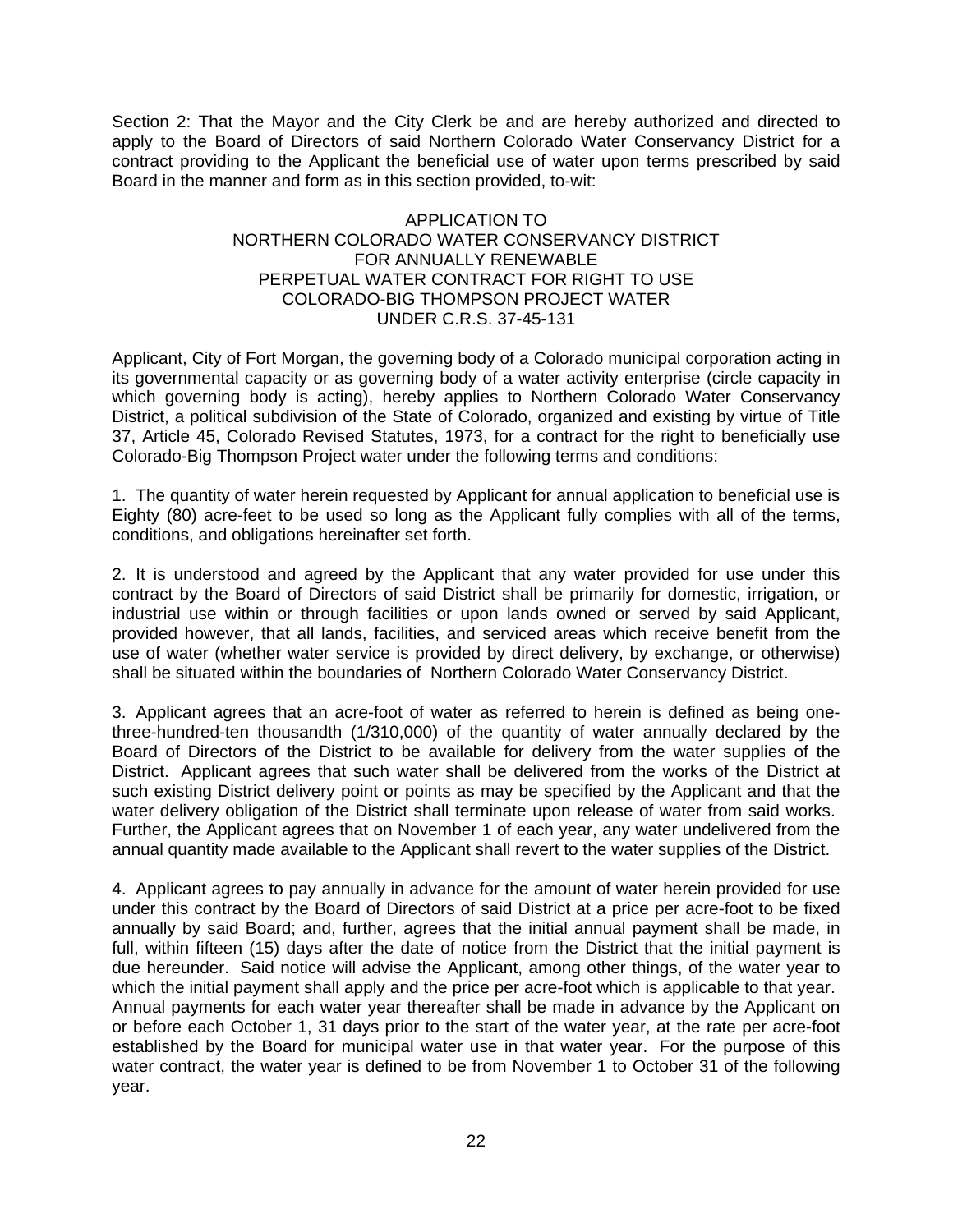If an annual payment as herein provided is not made by due date, written notice thereof, by certified mail, will be given by said District to the Applicant at the following address: P. O. Box 100, Fort Morgan, CO 80701.

Water deliveries shall be suspended as of November 1 of the new water year until payment of the delinquency is made. If payment is not made within ninety (90) days after the date of mailing of said written notice, Applicant shall have no further right, title, or interest under this contract; and the right of use of water as herein made, shall be disposed of at the discretion of the Board of Directors of said District in accordance with the applicable provisions of C.R.S. Section 37-45-132 and 7-42-104. Any proceeds from any sale of the right of use to another allottee shall be paid to Applicant over and above the District's actual expense in terminating and disposing of the contract right of use.

5. This right of use shall be perpetual on an annually renewable basis. If the annual payment is made as provided in this application, the right of use shall be automatically renewed another water year without any further action of the District; if the annual payment is not timely made, as provided above, the right of use shall terminate.

6. Applicant agrees that the water allocation shall be beneficially used for the purposes and in the manner specified herein, and that this right of use is made for the exclusive benefit of the Applicant and shall not inure to the benefit of any successors or assigns of said Applicant without prior specific approval of the Board of Directors of said District.

7. Applicant agrees to be bound by the provisions of the Water Conservancy Act of Colorado; by Section 37-45-131; by the Rules and Regulations and policies of the Board of Directors of said District; and by the Repayment Contract of July 5, 1938, between said District and the United States and all amendments thereof and supplements thereto.

8. Applicant agrees, as a condition of this contract, to enter into an "Operating Agreement" with said District if and when the Board of said District finds and determines that such an agreement is required by reason of additional or special services requested by the Applicant and provided by the District. Said agreement may contain, but not be limited to, provision for water delivery at times or by means not provided within the terms of standard contracts of the District; additional annual monetary consideration for extension of District delivery services and for additional administration, operation and maintenance costs; or for other costs to the District which may arise through provision of services to the Applicant.

Section 3: In the opinion of the City Council of the City of Fort Morgan acquisition of this annually renewable perpetual right of use water contract for the Colorado-Big Thompson Project water from Northern Colorado Water Conservancy District and the right to the beneficial use of water thereunder by said City of Fort Morgan is necessary; that the continued acquisition and use of this water supply is essential for the well-being of the community and for the preservation of the public peace, health, and safety; and that the adequate protection of the health of the inhabitants of the community requires an immediate increase in Applicant's water supply. It is, therefore, declared that an emergency exists; that this ordinance shall take effect as an emergency measure and that it shall be published in the manner and shall take effect as provided by the statutes of the State of Colorado or charter of the Applicant.

INTRODUCED, READ AND PASSED UPON FIRST READING this 4<sup>th</sup> day of March, 2008, for publication once in a newspaper of the City of Fort Morgan, Colorado, at least ten days before its final passage.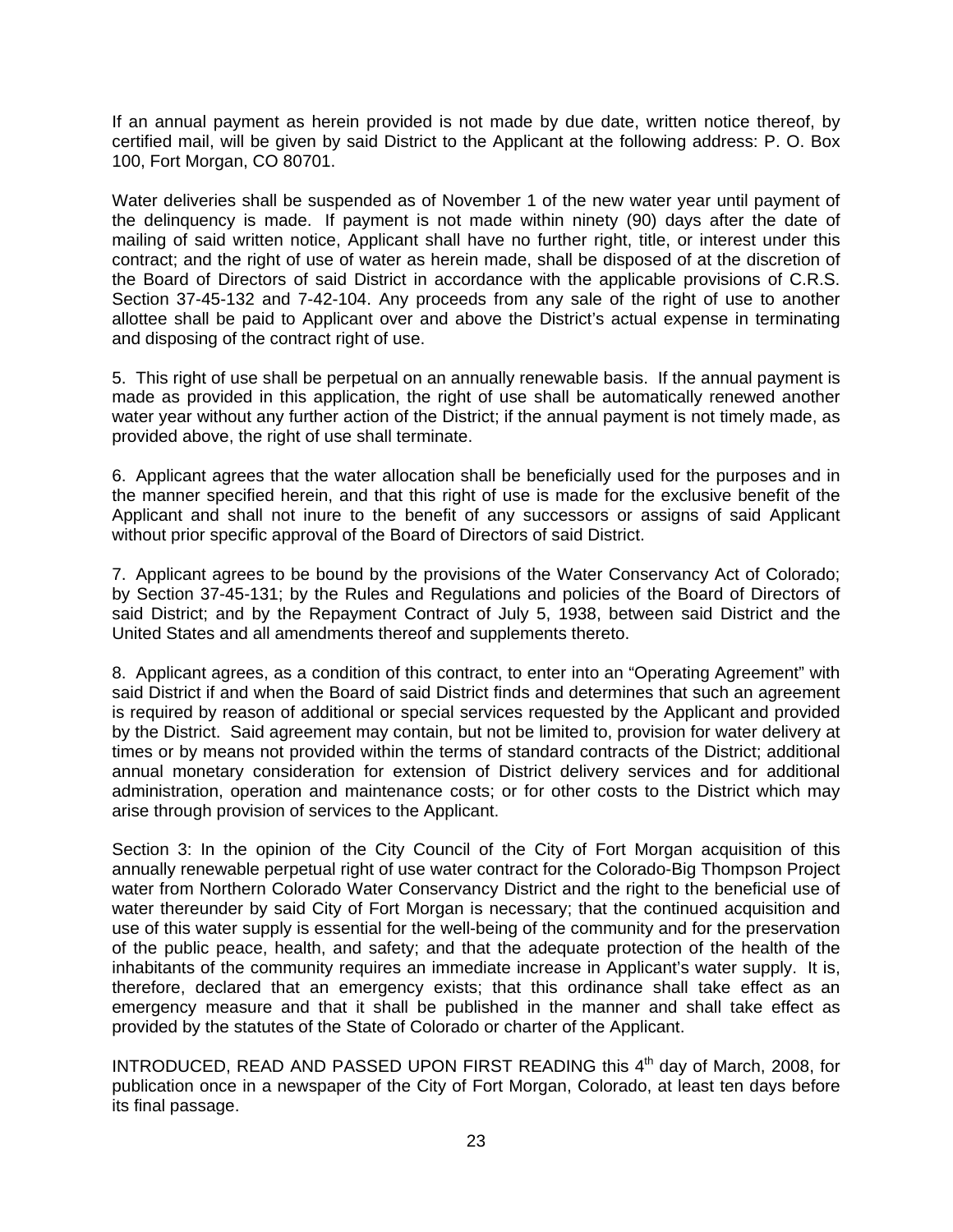#### THE CITY COUNCIL OF THE CITY OF [ SEAL ] FORT MORGAN, COLORADO

 BY: /s/ Jack L. Darnell Mayor

ATTEST:

/s/ Andrea J. Strand City Clerk

FINALLY PASSED, ADOPTED AND APPROVED this  $18<sup>th</sup>$  day of March, 2008 for publication by title only, once in the newspaper of the City of Fort Morgan, Colorado, within five days of the final passage, to take effect five days after final publication.

## THE CITY COUNCIL OF THE CITY OF FORT MORGAN, COLORADO

[ SEAL ]

 BY: /s/ Jack L. Darnell discussion of the contract of the Mayor Mayor

ATTEST:

/s/ Andrea J. Strand City Clerk

STATE OF COLORADO ) COUNTY OF MORGAN ) CERTIFICATE CITY OF FORT MORGAN )

 I, Andrea Strand, the duly appointed, qualified and acting Clerk of the City of Fort Morgan, Colorado, do hereby certify and attest that the foregoing Ordinance No. 1066 was, as a proposed Ordinance duly and legally presented to the City Council of the City of Fort Morgan, Colorado, at a Regular Meeting on the  $4<sup>th</sup>$  day of March, 2008. Said Ordinance, as proposed, was duly read at length at said regular meeting, and thereafter the same was, on the  $7<sup>th</sup>$  day of March, 2008, published in the *Fort Morgan Times*, a daily newspaper of general circulation published and printed in the City of Fort Morgan, Morgan County, Colorado. Said proposed Ordinance was again taken up and read a second time, duly and legally passed, approved and adopted at a Regular Meeting of the City Council held on the  $18<sup>th</sup>$  day of March, 2008. Within five (5) days after its final passage, said Ordinance was published in the *Fort Morgan Times*, a daily newspaper of general circulation published and printed in the City of Fort Morgan, Morgan County, Colorado.

> /s/ Andrea J. Strand City Clerk

# ORDER ON APPLICATION

Application having been made by or on behalf of all parties interested in this allocation of the right to use Colorado-Big Thompson Project water and after a Hearing by the Board, it is hereby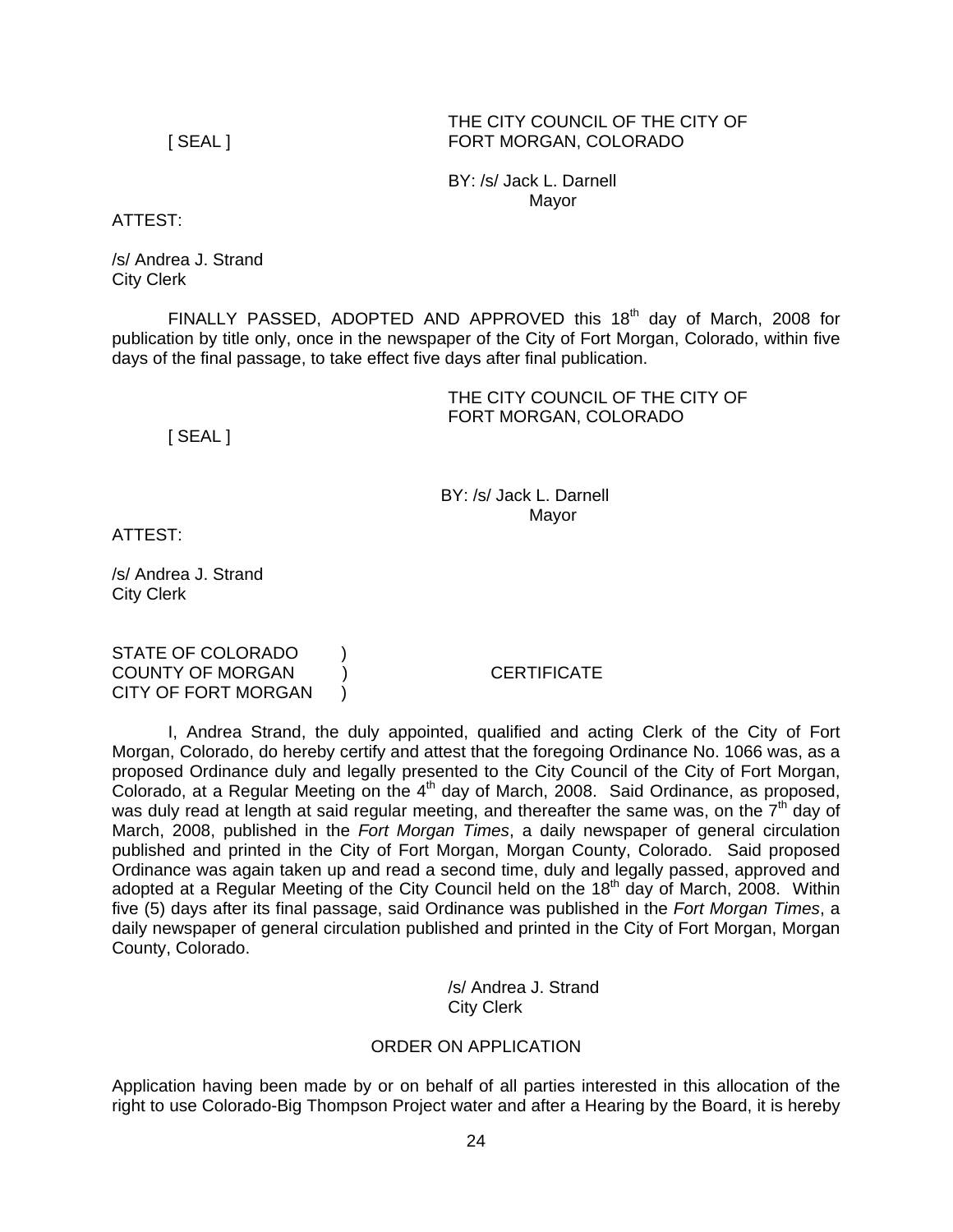ORDERED that the above application be granted and an allotment contract for Eighty (80) acrefeet of water is hereby made to the City of Fort Morgan, a Colorado municipal corporation, for the beneficial uses set forth in said application upon the terms, conditions, and manner of payment as therein specified.

# NORTHERN COLORADO WATER CONSERVANCY DISTRICT

By\_\_\_\_\_\_\_\_\_\_\_\_\_\_\_\_\_\_\_\_\_\_\_\_\_\_\_\_\_\_

**President President** 

I hereby certify that the above Order was entered by the Directors of Northern Colorado Water Conservancy District on the \_\_\_\_\_\_\_\_\_\_\_\_\_\_\_\_\_ day of \_\_\_\_\_\_\_\_\_\_\_\_\_\_\_\_\_\_\_\_\_\_A.D., 2008.

ATTEST:

**Secretary** 

\_\_\_\_\_\_\_\_\_\_\_\_\_\_\_\_\_\_\_\_\_\_\_\_\_\_\_\_\_\_

- K. Authorize the Mayor to sign the application on behalf of the City of Fort Morgan for Renewal of the 3.2 Beer Liquor License and Corporate Change of Officers for the Fort Morgan Municipal Golf Course located at 17586 Country Road T-5, Fort Morgan.
- L. Approve the appointment of Betty Baker to the Board of Commissioners of the Housing Authority for a five-year term.
- M. Approve the change in title from Golf Course Maintenance Supervisor to Golf Course Superintendent on the Position Classification Schedule and Pay Schedule of the City.
- N. Approve the Amendment to the Golf Course Advisory Committee Bylaws Article II, Section 2.
- O. Adopt the 2008 City Council Goals and Objectives.

2008 CITY COUNCIL GOALS AND OBJECTIVES (Listed Alphabetically)

Acoma Street Extension Airport Expansion Annexation and Purchase of Property Beautification of Exit 80 City Policies – Review and Improve Economic Development/Marketing of the City Golf Course Irrigation System Main Street Improvements

- Streets
- Storm drainage
- Sidewalks
- Traffic lights

Northern Integrated Supply Project (NISP) – Water Project

- Education of the project
- Funding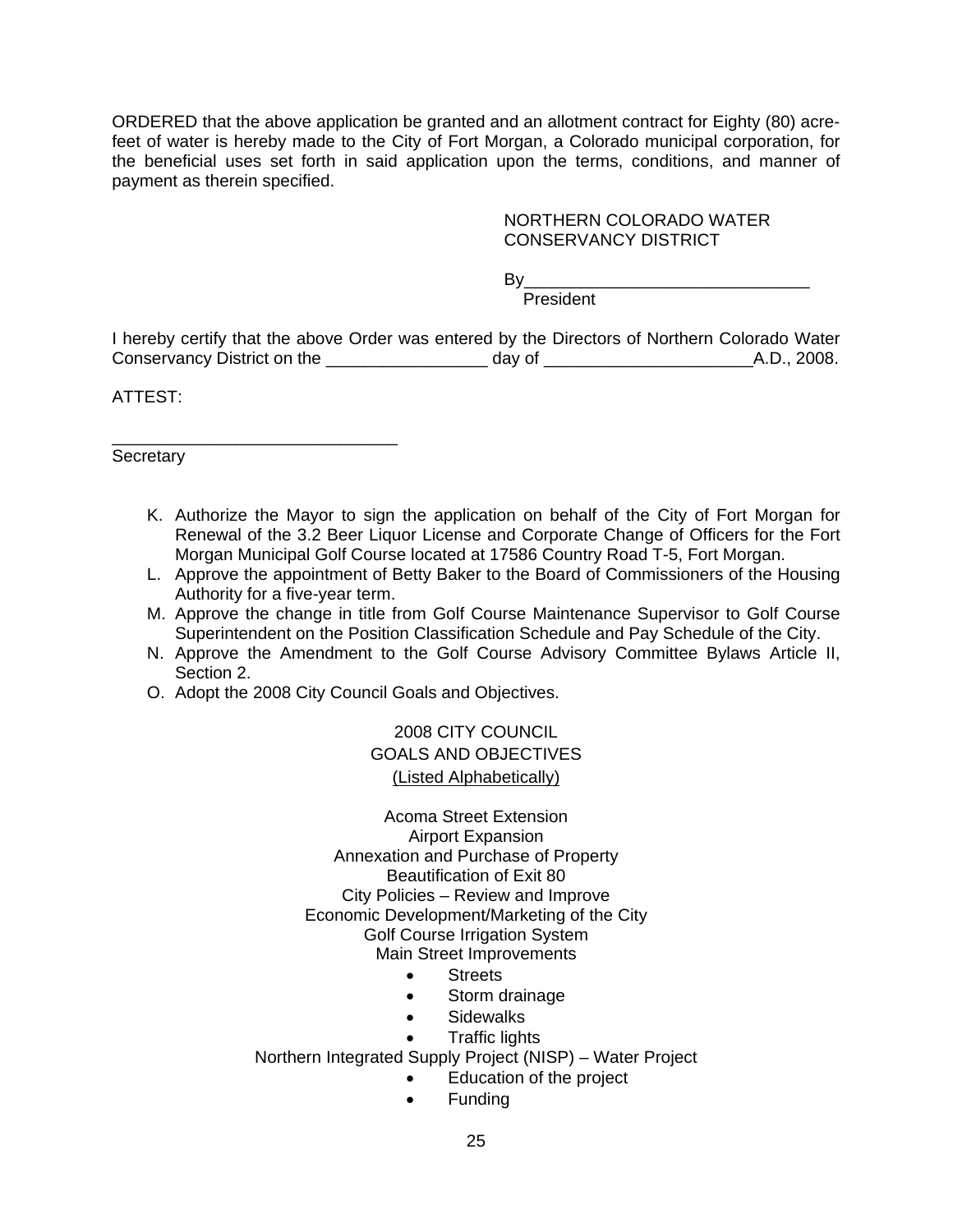Riverview Avenue Development Safety Training Center – Burlington Property

- Satellite Fire/Police Stations Safety Training Technology Improvements Train – Quiet Zone Study Utility Easement Access
- P. Approve the application for renewal from Seven Eleven Store No. 15431 for a 3.2 beer license located at 603 West Platte Avenue, with a clear police investigation report.

All matters listed under Item 10, Consent Agenda, are considered to be routine business by the Council and will be enacted with a single motion and a single vote by roll call. There will be no separate discussion of these items. If discussion is deemed necessary, that item should be removed from the Consent Agenda and considered separately.

PASSED, APPROVED AND ADOPTED this 18<sup>th</sup> day of March, 2008, the vote upon roll call being as follows: Ayes: Mayor Darnell; Councilmembers Deal, McAlister, Powers, Schafer, Shaver and Simmons.

# **DISCUSSION OF THE BID SUBMITTED BY HYDRA-STOP, TEN POINT SALES & MARKETING, LLC, FOR A 4" TAPPING & HYDRA-STOPPING UNIT FOR THE WATER DISTRIBUTION/WASTEWATER COLLECTION DEPARTMENT**

Acting City Manager Kuretich asked Director Dreessen to provide additional information to Council on the bid submitted by Hydra-Stop, Ten Point Sales & Marketing of Lakewood, Colorado, regarding the additions made to the original bid request. Director Dreessen presented clarification to Council that when he presented the bid to Council the prior week, there were items that were not included that are required to complete the unit. The new memo provided to Council includes those items, which are:

| Hydra-Stop unit (Council approved purchase)      | \$31,025.00 |
|--------------------------------------------------|-------------|
| Foster hydraulic power unit                      | \$8,830.38  |
| Flatbed for Ford F350 Pickup to mount Hydra-Stop | \$2,005.00  |
| Repair bands (band aids)                         | \$7,116.00  |
| Shipping & handling and miscellaneous tools      | \$1,023.62  |
| The total cost is \$50,000; the budgeted amount. |             |

Councilmember Simmons moved to approve the bid submitted by Hydra-Stop, Ten Point Sales & Marketing in the total amount of \$50,000. Her motion was seconded by Councilmember Schafer; the vote upon roll call being as follows: Ayes: Mayor Darnell; Councilmembers Deal, McAlister, Powers, Schafer, Shaver and Simmons. Nays: none.

# **PUBLIC COMMENT / AUDIENCE PARTICIPATION**

None.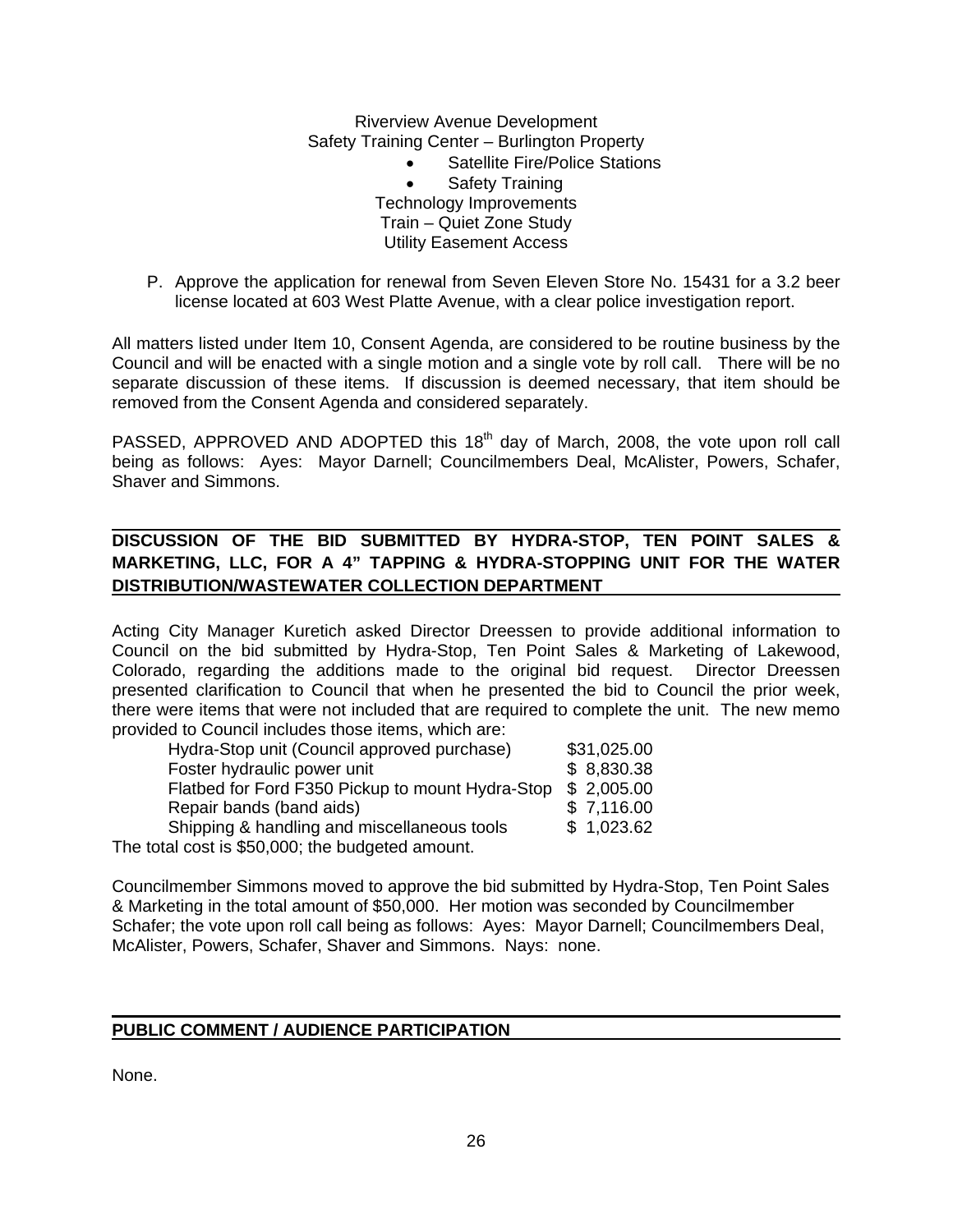## **REPORTS**

Acting City Manager Kuretich reported that he has been attending many meetings with various organizations. He listed several ongoing community projects in his written report to Council.

Utilities Director Dreessen reported that he has contacted four water brokers to find the best CB-T water price for purchases. He is still working on the ethanol plant to see if it can be kept going. At the Wastewater plant, a replacement for Mitch Church has been hired; Mitch moved to the Water Distribution/Wastewater Collection Department. At the Water Treatment plant, Director Dreessen finally got a response from the state engineer for our area regarding the wells. Now they can move forward to do the required testing so the wells can be used in emergencies. Also at the Water Treatment plant, the Fire Dept. came out to look at the chlorine and discuss what they can do in an emergency regarding chlorine. They also gave a tour to Morgan Quality Water personnel. At the Water Distribution/Wastewater Collection Department, they finished the installation of a fire hydrant at Delta Oil. They ordered a new and better water meter for Cargill Meat Solutions; and Cargill is aware of this coming change.

The Spring Clean Up by the Sanitation Department is going on now through March 30<sup>th</sup>.

Just today, the Collection and Distribution Department used the jet/vac truck and removed a large quantity of paper towels. It happened to be at the beginning of a sewer lateral, so it is fairly isolated and a camera will be going in shortly.

Lt. Sagel reviewed the calls responded to and other work completed during the period of February 28<sup>th</sup> to March 12<sup>th</sup>. During the week of March 1<sup>st</sup> and  $6<sup>th</sup>$ , were three incidents of vandalism to two residences and one elementary school. On March 6<sup>th</sup>, Green Acres School was burglarized and had gang-related graffiti spray painted on the interior walls. He noted that an officer made a presentation to Columbine School students on bullying. Police Department personnel took advantage of a few no-tuition training courses.

Community Services Director Shedd updated Council that he and Acting City Manager Kuretich are working on the Golf Course Superintendent position for the interim and long-term. There are current citizen openings on the Golf Course Advisory Committee and the Tree, Parks and Recreation Board. This is a busy time for most of the Community Services departments. A new brochure will be distributed next week through the local newspaper and several other facilities throughout the City. The book drops at the Library have been moved from the West side of the building to the East side of the building. At the Recreation Department, there are many educational sessions taking place. The bid request for the Integrated Library System will close on Thursday; they will be presented at next week's work session.

Mayor Darnell noted that there is also a citizen opening on the Planning & Zoning Commission.

City Attorney Wells stated that they were able to get a favorable resolution with the Wiggins Fire Department considering the boundaries of the various nearby fire districts. Fortunately, Wiggins compromised and they will begin to bring citizens into the fire districts. *The Fort Morgan Times* did a good piece in the newspaper on this subject.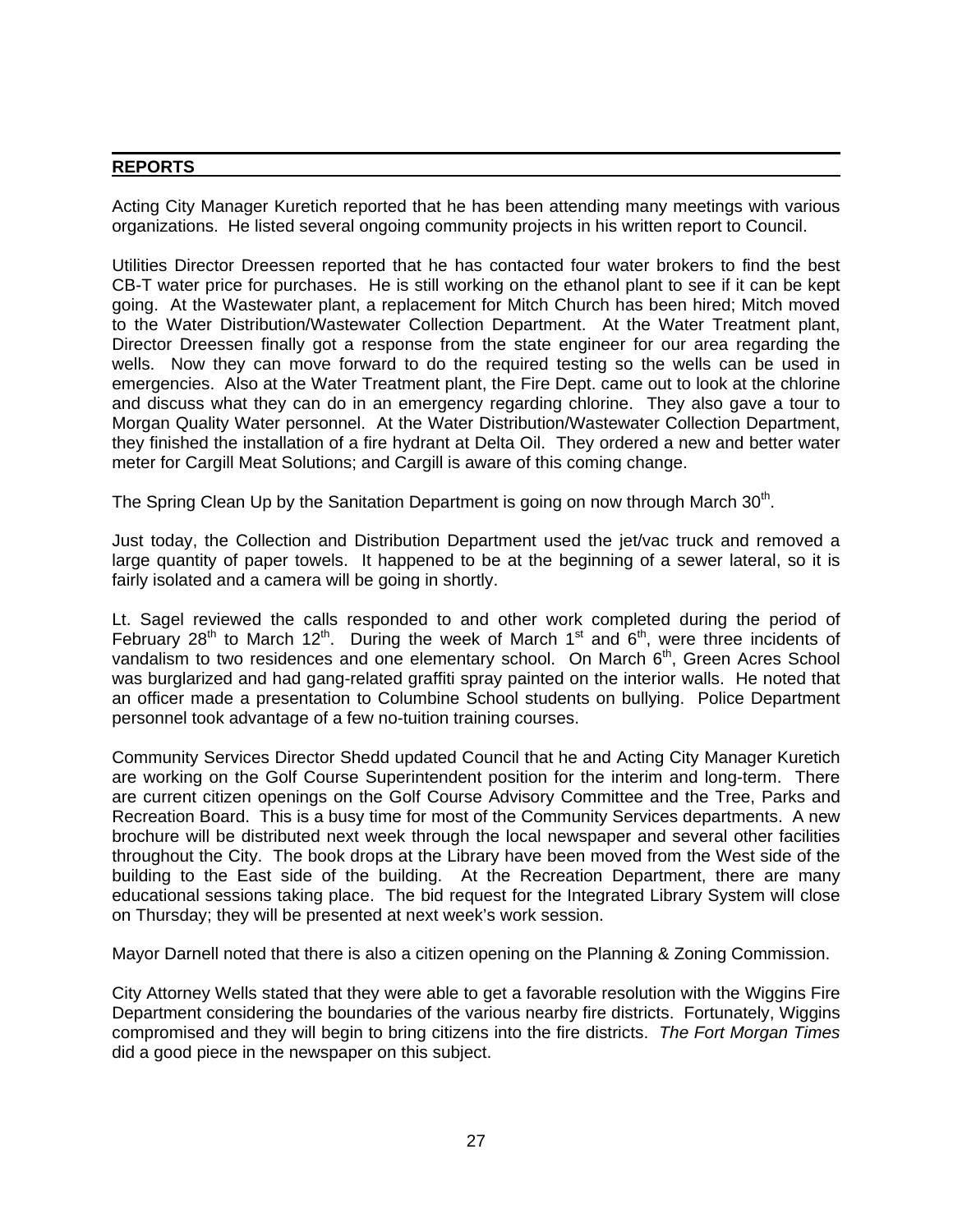Attorney Wells also reported that the settlement and severance agreement with the former City Manager has been finalized. The City has stipulated to a press release which reads:

"On March 4, 2008, the Fort Morgan City Council voted and adopted an agreement between the City and Mr. Nagy, the former City Manager. The position of both the City and Mr. Nagy on this issue is that both parties agreed that the employment situation was not working out for either party. The City has decided to go in a different direction with regard to the City Manager position, and Mr. Nagy has decided to pursue other professional opportunities. At this time, there is a consensus between Mr. Nagy and the City that it is in the best interest of all concerned to move forward with the decision of the parties."

Attorney Wells provided an update on the litigation matter involving *The Fort Morgan Times*. The City has offered another option to compromise, but it was rejected. All of the City's attempts to compromise with the newspaper have failed. They have taken a position that they would like the City to pay all attorney fees associated with this action filed and for the individual members of Council to provide their rating number from the former City Manager's draft evaluations that averaged to a 2.8 rating and to sign a sworn affidavit that it is true and correct. The compromise that the City made was related to various areas of the litigation in relation to the law. Our original petition was filed on the basis that because the documents requested had been disposed of, that they did not have standing to bring an action against the City. We knew that in the future there would likely be a dispute, and the former City Manager had provided a memo to City Council stating that he would request all future reviews be held in open session. There was an editorial column in *The Times* in late November by Mr. Holland that stated that in the future, should any employee conduct a personnel review in open session, the newspaper would require the City to produce the documents related to the review. Based upon these facts, we filed our declaratory action; because of the knowledge that there would be future city manager reviews in open session; and because *The Times* would require that documents be produced regarding those reviews. At this point, our petition lacks the sufficient facts to go forward because we need to know the rights of the City when the future takes place. But with the absence of that same employee in the City Manager position, we will be dismissing our petition. Meanwhile, *The Fort Morgan Times* filed a Counterclaim which takes the position that they should have been given the documents that supported the final evaluation and that the City was put on notice that they were going to request these documents. We dispute that position. The Counterclaim basically asks the court to determine first whether or not the records being requested in the December 28, 2007, request by the FM Times were legally disposed of, which falls on the facts of whether or not adequate notice was provided to the City with regard to the preservation of those records. Then, once they get past that hurdle, if the court agrees with them, they are requesting that City Council be required to rewrite their evaluations of Mr. Nagy so that the court can then make a determination on whether or not those documents constitute work product or are covered by the deliberative process privilege – which are the exact same things we were asking the court to do because we knew that future evaluations would be held in open session.

There are several facts that have led Attorney Wells to believe that the Counterclaim does not have merit. First, no notice was provided to the City that the newspaper intended to request the individual evaluations prepared by City Council regarding Mr. Nagy's evaluation in December. All of those were draft documents; and, as stated under our retention policy that was adopted in 1999, all draft documents are destroyed because they were no longer needed. Those documents were legally disposed of. The performance review was signed on December  $19<sup>th</sup>$ , and those draft documents were disposed of shortly thereafter. Mr. Nagy signed a sworn affidavit that on or about December 27<sup>th</sup> or 28<sup>th</sup>, he was in touch with Mr. Holland of *The Times*